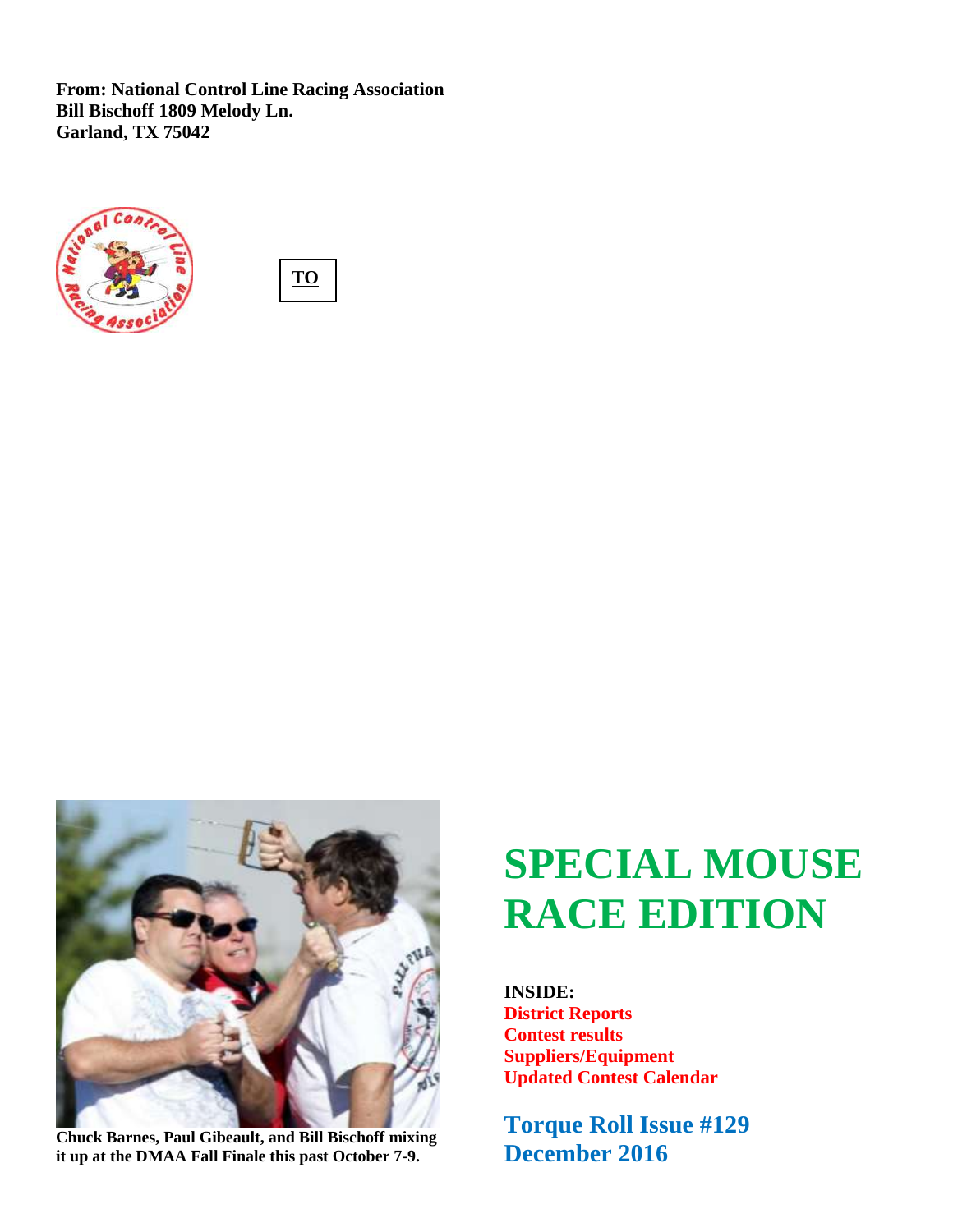### **PRESIDENT- Bill Bischoff**

Hi, everybody. Welcome to our super gala holiday mouse racing issue! I haven't seen it yet, but I'm sure it's going to be awesome. Thanks to all our wonderful contributors.

### **Facts and rumors...**

First, the dates for the 2017 NATS are set. Control line will be the week of July 16-21. The weekend of July 22-23 is tentatively the F2C Team Trials. Dave McDonald has indicated a willingness to run them, but until a formal bid is approved by the team selection committee, consider this unofficial. The Nat's schedule I have proposed is Monday: AMA Goodyear and Sportsman Goodyear, Tuesday: Mouse and Quickie Rat, Wednesday: AMA Slow Rat and Super Slow Rat, Thursday: Clown and F2C. This leaves an open day Friday for the F2C teams to get prepared. Again, this is not official until AMA says so.

And speaking of contest schedules, The Dallas Model Aircraft Association is already making plans for next year. Based on the success of this year's Fall Finale (see my District report), next year we plan to add two more events and expand our April and October contests to three days of racing. The tentative schedule is **F2C** on Friday, Quickie Rat, Super Slow Rat, and Sportsman Goodyear on Saturday, and **AMA Goodyear**, Mouse, and Fox/Goldberg on Sunday. The exact dates look like they will be April 21- 23 and October 6-8, but may change. The DMAA schedule will be firmed up by the next issue of Torque Roll.

### **Good news and bad news**

The bad news is that the Magnum XSL15A, popular in Sportsman Goodyear, seems to have been discontinued. Tower Hobbies shows it as discontinued, and Hobby People no longer lists it all. Couple this with the long time unavailability of the ASP 15A from Hobbypartz, and suddenly there are no engines to be had. OK, ready for the good news? Just Engines in the UK has confirmed that the ASP is NOT discontinued, and they have them in stock. With the current monetary exchange rate, engines are about \$50. Shipping is expensive though, so order several, OR (here comes the even better news) a deal has been arranged with MBS Model Supply to sell the engines less carb and muffler. You will be able to buy them as a "short" engine, or complete with CL venturi and needle assembly. I'm not sure when Melvin will actually have them in stock, but it shouldn't be too long.

### **NCLRA for Christmas**

Why not sign your buddies up for NCLRA this Christmas? You'll look like a good guy, and they won't have to know it's **free!**

### **NORTHEAST - Phil Valente**

South Jersey Aero modellers contest of 11-6-2016 CD: Phil Valente

### **SPORTSMAN CLOWN LAPS**

7.5 minutes- not to exceed 140 laps

| 1.Dave Edwards140 (Perfect) |  |
|-----------------------------|--|
|                             |  |
|                             |  |
|                             |  |
| 5. Larry Wilks112           |  |
|                             |  |
|                             |  |

### **FOXBERG**

100 LAPS-2 PITS

|  | 2. Larry Wilks9:26:30 |  |
|--|-----------------------|--|

### **1 OZ GOODYEAR**

100 laps-60' lines

| 1. Ernie Evon9:36:96 |  |
|----------------------|--|
|                      |  |

### **PERKY SPEED**

| 1. Tom Schaefer107 mph |  |
|------------------------|--|
|                        |  |

### **FOX 35 SPEED**

| 1. Al Ferraro87:77 mph |  |
|------------------------|--|
| 2. Dave Edwards84:08   |  |

### **SOUTH CENTRAL - Bill Bischoff**

### **Dallas Fall Finale 2016**

This was one of the best contests I have ever been a part of. It had everything. Great weather-Check! Great turnout-Check! Great competition-Check! We had light winds and temperatures in the 70's. We had people from Texas, Kansas, Georgia, Charlie Johnson came in from California, and Paul Gibeault and Les Akre even came down from Alberta Canada! We had five events with five different winners. We literally finished up at sunset. It was a beautiful thing.

We ran the events in order of most to least demanding for the pilots. This, coupled with the mild weather, allowed the busy pilots to make it through the entire day. Quickie Rat was first, with six entries. Paul Gibeault was top qualifier, followed closely by Bill Lee and Les Akre. Since Les and Paul (the Les Paul team for you guitar players) were working together and both made the finals, Bill Bischoff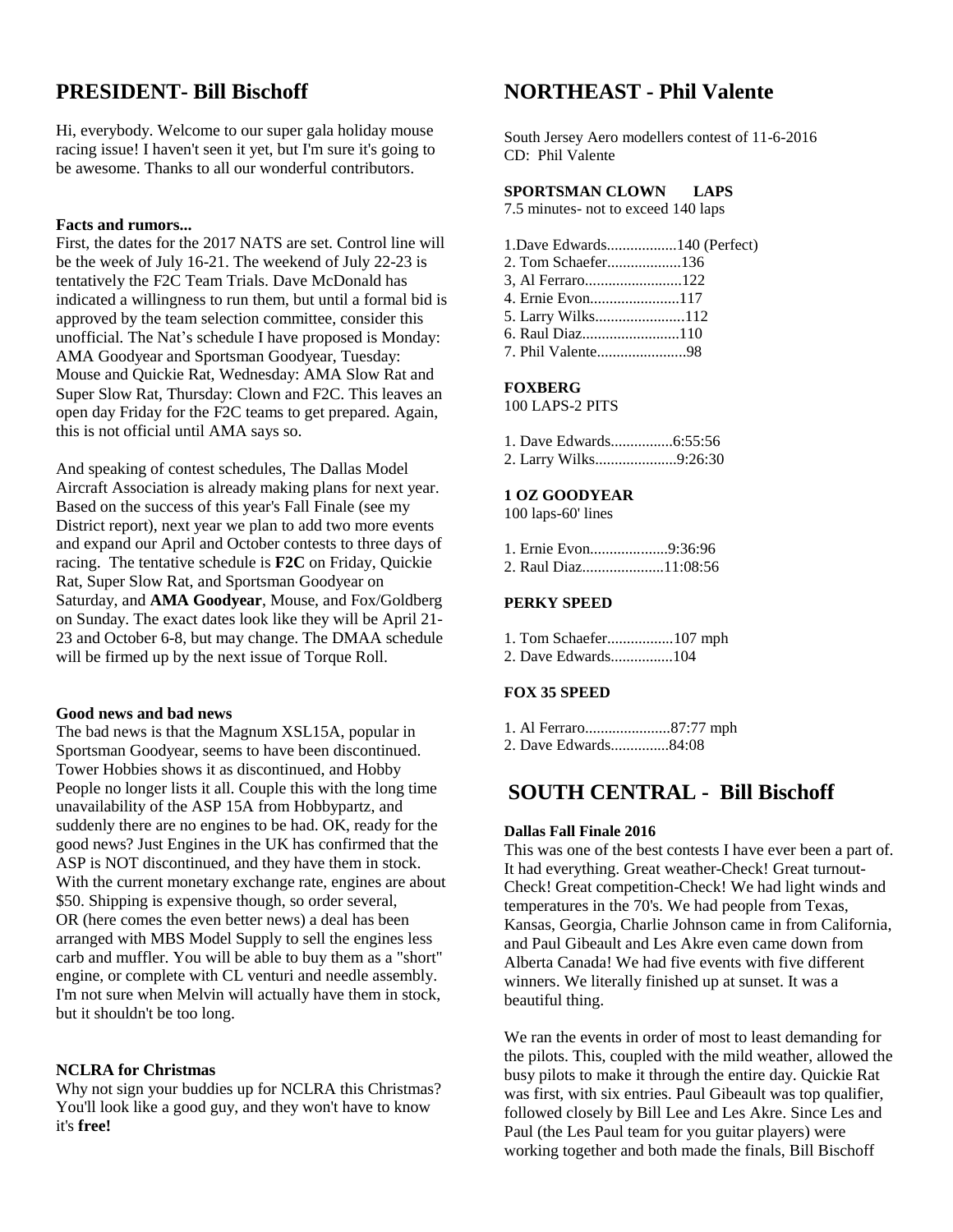stepped in to fly for Les, and Mike Greb pitted for Paul. Les took the checkered flag with a 6:13.85

Super slow rat was next with six entries. The Les Paul team flew Bill Bischoff's spare model, powered by Les Akre's Brodak 25. In one heat, Bill Lee's airplane got together with the Barnes airplane. One ran out of fuel just as the other was taking off, and they both tried to occupy the same airspace. We all know how that works out! Bill Bischoff had a clean race to record a 5:14 for the win.



**Tired of the same old meaningless awards? At the Dallas Fall Finale, rather than trophies or plaques, all contestants received a T-shirt. Paul Gibeault models for Charlie Johnson's camera.**

Twelve contestants entered Sportsman Goodyear. Paul Gibeault borrowed an airplane and engine from Bill Bischoff, and showed his good manners by letting Bill beat him by a second. Charlie Johnson pitted for his former California cohort Allen Deveuve. Les Akre had a Norvel BigMig 15 powered Stinger that started well and was plenty fast. Unfortunately, Les had to pull out of the final when the Norvel's connecting rod galled on the crank pin. Mike Greb gave Bill Lee a good run for his money, but Bill prevailed with an excellent 8:13.

The four Fox/ Goldberg contestants elected to just fly the 140 lap finals. Patrick Hempel won with a sub-10 minute time. The Barnes entry hadn't made their last pitstop by the end of 140 laps, and had to make 18 extra laps. Otherwise, their time would have obviously been much better. Dale retired at his last pit stop, and Melvin was a no-start.

Mouse 1 had nine entries, and some close racing. Unfortunately, we had a bit of an incident in the final. I was flying for Melvin, and we were on the ground pitting. Paul was flying for Les, and came in for a pit. Even though Melvin's wingtip was down and the lines were on the ground, Paul snagged on our lines. As event director, my judgement was that no one was at fault, and I simply let the race continue. Reviewing the rules later, I found that Les and Melvin should have been given a refly. This was my mistake, and I apologize to Les and Melvin. I hope it didn't tarnish the overall experience for either of them.



**Charlie Johnson (rent a pilot), with Allen Deveuve and his "Polecat" Sport Goodyear entry.**

Thanks to all the DMAA members who helped time and count laps. We had enough personnel to have two timers on every airplane. Great job, everyone!

And now, the gory details...

| <b>Ouickie Rat</b> | heat    | final      |
|--------------------|---------|------------|
| 1)Les Akre         | 3:07.96 | 6:13.85    |
| 2) Bill Lee        | 3:05.12 | 6:40.44    |
| 3) Paul Gibeault   | 3:00.69 | $102$ laps |
| 4) Bill Bischoff   | 3:24.80 |            |
| 5)Charles Barnes   | 3:35.69 |            |
| 6) Melvin Schuette | 0 laps  |            |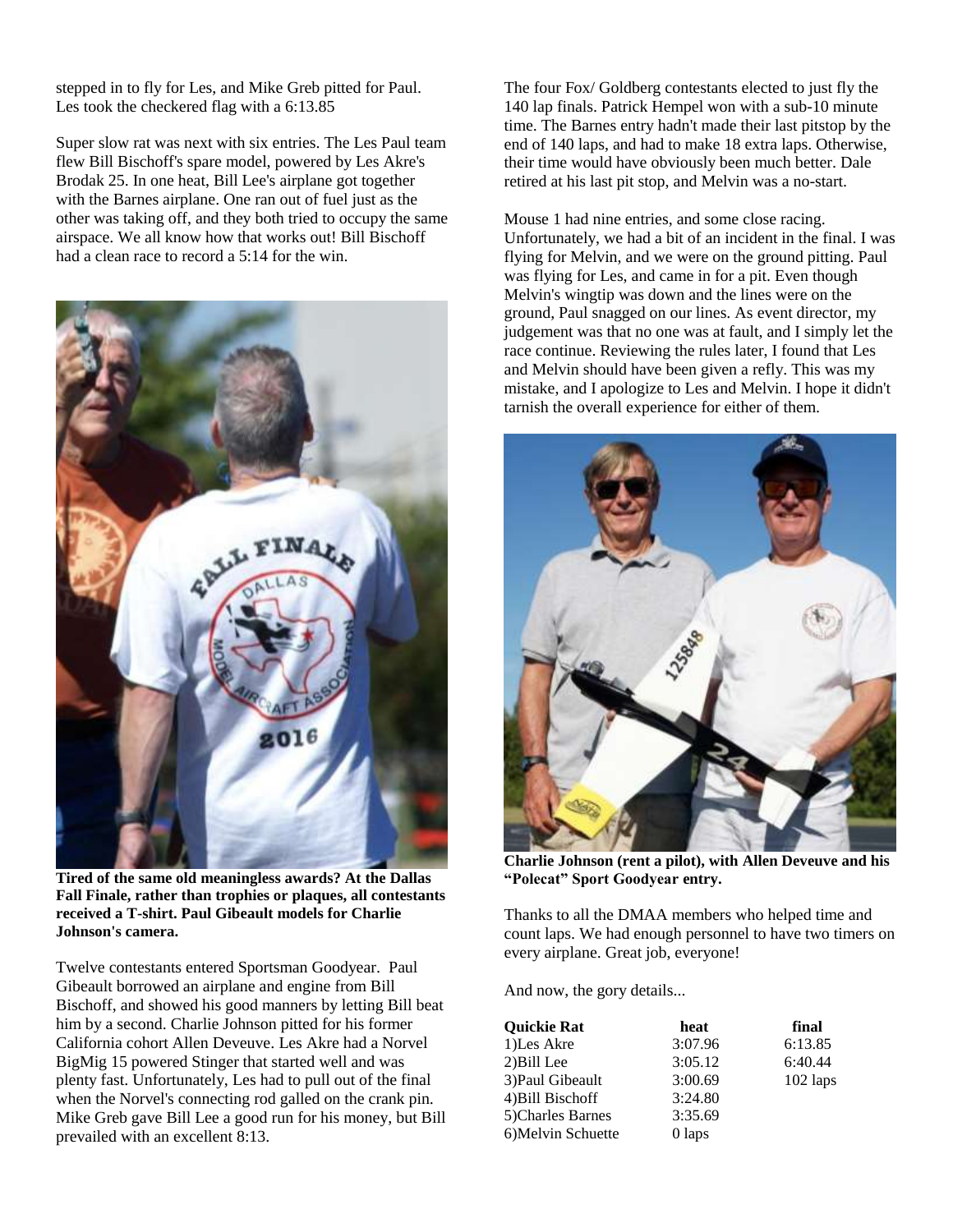

**Former President Melvin Schutte Releases Dale Gleason's Super Slow Rat Entry after a quick pit.**

| <b>Super Slow Rat</b>     | 100 laps |         |
|---------------------------|----------|---------|
| 1) Bill Bischoff          | 5:14.61  |         |
| 2) Mike Greb              | 5:39.34  |         |
| 3) Charles Barnes         | 5:45.18  |         |
| 4) Dale Gleason           | 6:02.84  |         |
| 5)Les Akre                | 6:03.26  |         |
| 6)Bill Lee                | 6:04.10  |         |
|                           |          |         |
| <b>Sport Goodyear</b>     | heat     | final   |
| 1) Bill Lee               | 4:07.25  | 8:13.97 |
| 2) Mike Greb              | 4:11.61  | 8:21.18 |
| 3) Les Akre               | 4:10.81  | 58 laps |
| 4) Bill Bischoff          | 4:13.75  |         |
| 5) Paul Gibeault          | 4:14.46  |         |
| 6) Patrick Hempel 4:20.97 |          |         |
| 7) Allen Deveuve          | 4:25.15  |         |
| 8) Chuck Barnes           | 4:46.08  |         |
| 9) Charles Barnes         | 4:46.35  |         |
| 10)Raymond Blanchard      | 4:50.02  |         |
| 11) Melvin Schuette       | 5:32.68  |         |
| 12) Dale Gleason          | 47 laps  |         |



**Happy Sport Goodyear Winners Bill Lee with Pilot Patrick Hemple.**

| <b>Fox Goldberg</b> | final      |         |
|---------------------|------------|---------|
| 1) Patrick Hempel   | 9:51.71    |         |
| 2) Charles Barnes   | 11:17.52   |         |
| 3) Dale Gleason     | $129$ laps |         |
| 4) Melvin Schuette  | 0 laps     |         |
| <b>Mouse I</b>      | heat       | final   |
| 1) Melvin Schuette  | 2:29.95    | 5:09.60 |
| 2) Bill Lee         | 2:23.03    | 5:13.25 |
| 3) Les Akre         | 2:33.27    | 5:19.34 |
| 4) Patrick Hempel   | 2:33.61    |         |
| 5) Chuck Barnes     | 2:35.      |         |
| 6)Charles Barnes    | 2:39.69    |         |
| 7) Mike Greb        | 2:41.01    |         |
| 8) Bill Bischoff    | 2:50.54    |         |
| 9) Paul Gibeault    | 3 laps     |         |



**Charles Barnes and his 5th place Quickie Rat Entry.**

### **2016 SOUTH CENTRAL FINAL TOP 20 (includes NATS)**

| <b>MOUSE I</b>      | 50 laps |
|---------------------|---------|
| 1) Bill Lee         | 2:23.03 |
| 2) Bill Lee         | 2:29.63 |
| 3) Melvin Schuette  | 2:29.95 |
| 4) Bill Lee         | 2:30.28 |
| 5) Patrick Hempel   | 2:31.32 |
| 6) Melvin Schuette  | 2:31.58 |
| 7) Melvin Schuette  | 2:32.14 |
| 8) Patrick Hempel   | 2:32.80 |
| 9)Les Akre          | 2:33.27 |
| 10) Bill Lee        | 2:33.47 |
| 11) Melvin Schuette | 2:33.58 |
| 12) Partick Hempel  | 2:33.61 |
| 13) Chuck Barnes    | 2:35.00 |
| 14) Chuck Barnes    | 2:39.55 |
| 15)Charles Barnes   | 2:39.69 |
| 16) Melvin Schuette | 2:36.12 |
| 17) Melvin Schuette | 2:37.80 |
| 18) Chuck Barnes    | 2:39.46 |
| 19) Melvin Schuette | 2:40.18 |
| 20)Mike Greb        | 2:41.01 |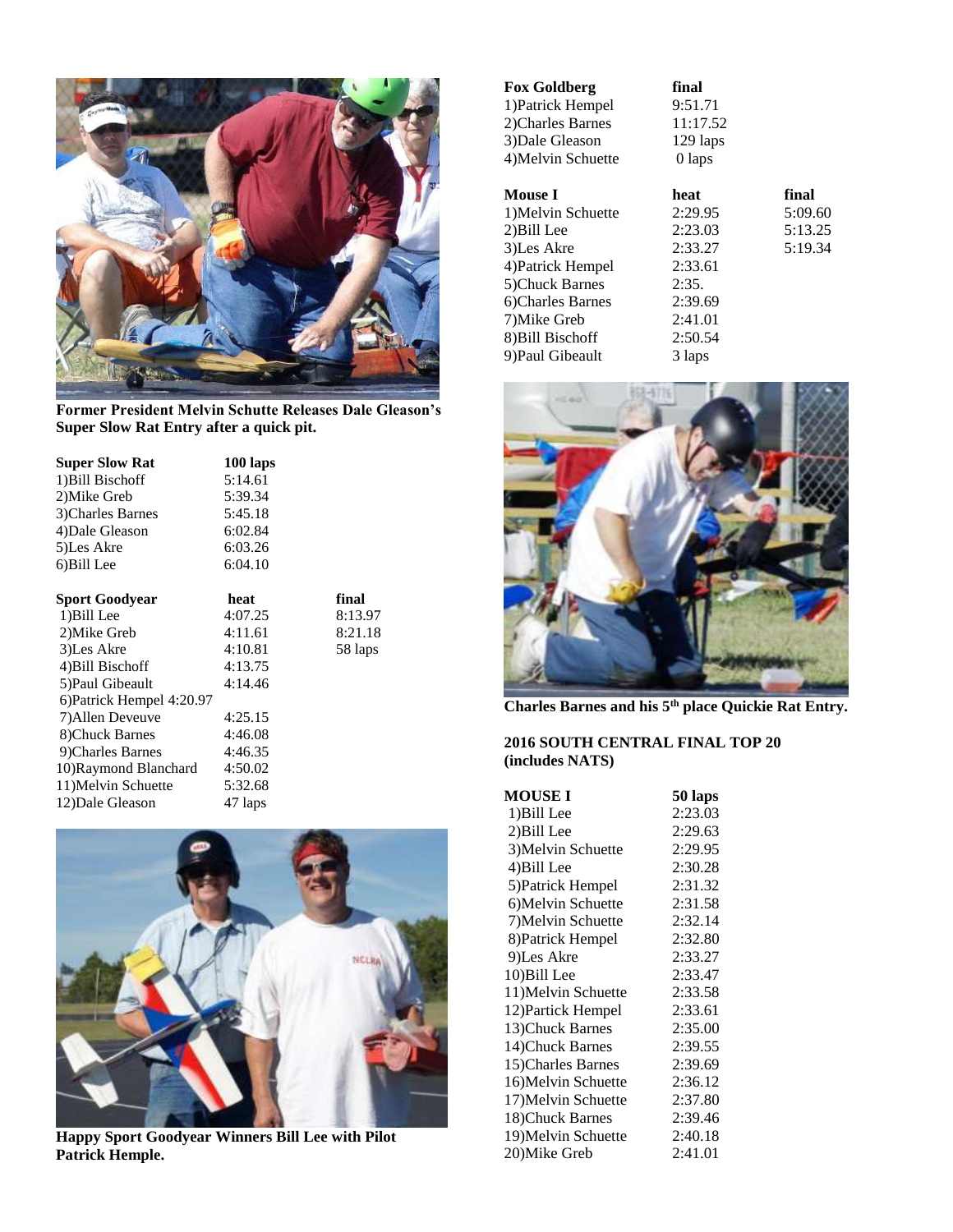

**Busy Pitman Mike Greb releases an SSR entry (top) and prepares to start an Quickie Rat Entry (bottom).**

| MOUSE I             | 100 laps |
|---------------------|----------|
| 1) Patrick Hempel   | 4:53.99  |
| 2) Patrick Hempel   | 4:59.22  |
| 3) Patrick Hempel   | 5:04.47  |
| 4) Melvin Schuette  | 5:09.60  |
| 5) Bill Lee         | 5:13.25  |
| 6)Bill Lee          | 5:13.33  |
| 7) Patrick Hempel   | 5:18.22  |
| 8) Mike Greb        | 5:18.55  |
| 9)Les Akre          | 5:19.34  |
| 10)Chuck Barnes     | 5:25.48  |
| 11) Patrick Hempel  | 5:26.95  |
| 12) Mike Greb       | 5:29.34  |
| 13) Melvin Schuette | 5:30.29  |
| 14) Melvin Schuette | 5:32.00  |
| 15) Melvin Schuette | 5:35.5   |
| 16) Mike Greb       | 6:50.94  |
| 17) Mike Greb       | 8:00.86  |

| <b>FOX/GOLDBERG</b> | 140 laps   |
|---------------------|------------|
| 1) Patrick Hempel   | 9:51.71    |
| 2)Rod Christie      | 10:20.41   |
| 3) Charles Barnes   | 10:26.70   |
| 4) Chuck Barnes     | 11:17.52   |
| 5) Melvin Schuette  | 11:58.56   |
| 6)Dave Ek           | 12:11.57   |
| 7)Rod Christie      | 13:51.     |
| 8) Dale Gleason     | $136$ laps |
| 9) Dale Gleason     | 129 laps   |
| 10) Patrick Hempel  | 78 laps    |



**Les Akre, shown pitting his Quickie Rat (top) and Mouse 1 (bottom), also pitted team mate Paul Gibeault's Entries. The "Les Paul" team was bussssyyy!**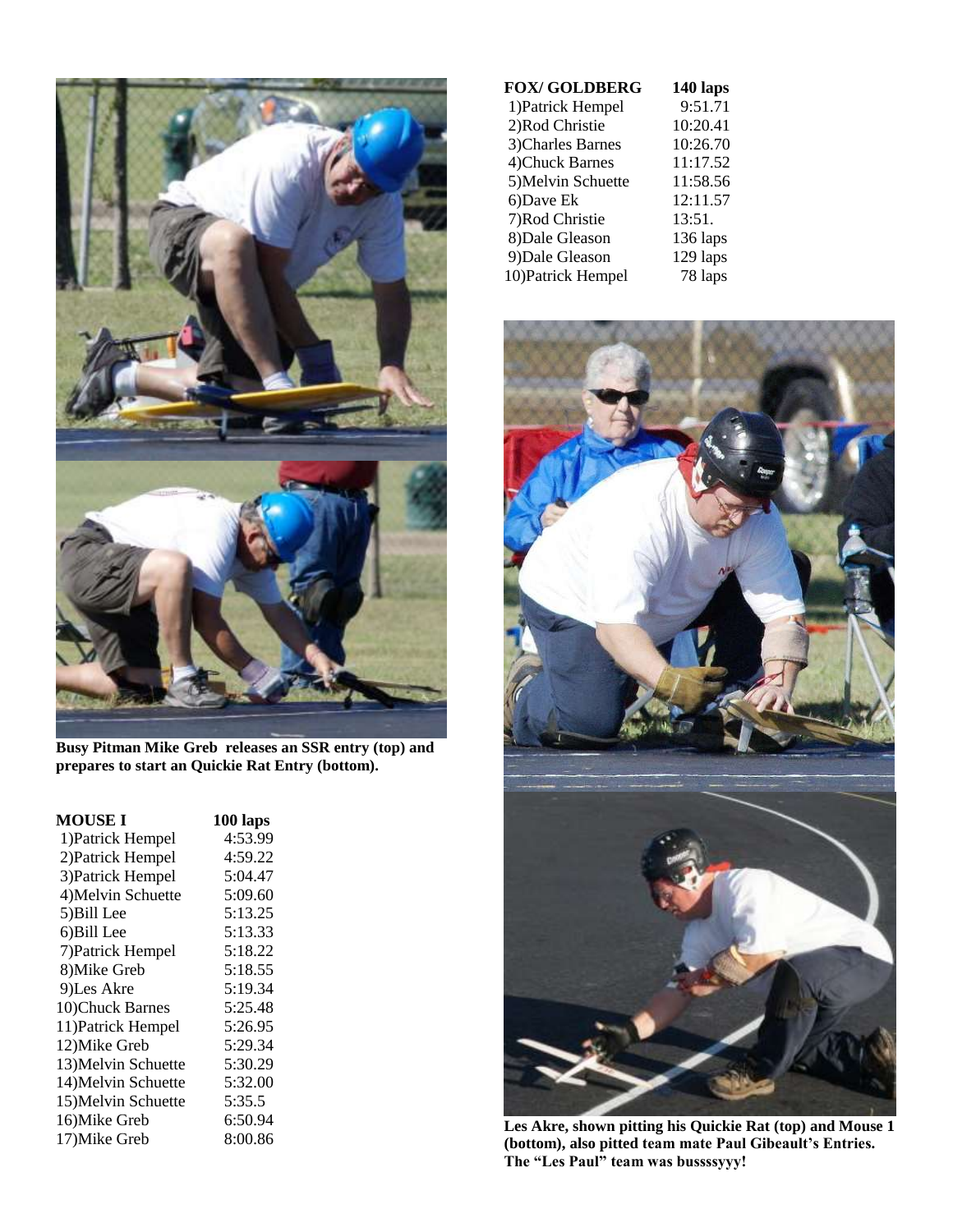| <b>SPORTSMAN GOODYEAR 80 laps</b> |  |  |  |
|-----------------------------------|--|--|--|
|-----------------------------------|--|--|--|

| 1) Bill Bischoff   | 4:03.85 |
|--------------------|---------|
| 2) Mike Greb       | 4:06.29 |
| 3) Bill Lee        | 4:07.25 |
| 4) Bill Bischoff   | 4:07.47 |
| 5) Dale Gleason    | 4:07.82 |
| 6)Mike Greb        | 4:08.81 |
| 7) Bill Lee        | 4:09.54 |
| 8)Les Akre         | 4:10.81 |
| 9) Mike Greb       | 4:11.61 |
| 10) Dale Gleason   | 4:11.99 |
| 11) Bill Bischoff  | 4:13.75 |
| 12)Mike Greb       | 4:13.97 |
| 13) Paul Gibeault  | 4:14.46 |
| 14) Mike Greb      | 4:15.93 |
| 15)Mike Greb       | 4:16.65 |
| 16) Bill Lee       | 4:18.12 |
| 17) Mike Greb      | 4:18.59 |
| 18) Bill Lee       | 4:20.65 |
| 19) Patrick Hempel | 4:20.97 |
| 20) Patrick Hempel | 4:22.28 |
|                    |         |



**A secret Spy Photograph Showing Pitman Mike Greb Piloting. You saw it here first folks!**

#### **SPORTSMAN GOODYEAR 160 laps**

| 1) Bill Lee       | 8:12.45 |
|-------------------|---------|
| 2) Bill Lee       | 8:13.97 |
| 3) Mike Greb      | 8:21.18 |
| 4) Bill Lee       | 8:25.46 |
| 5) Bill Lee       | 8:27.91 |
| 6) Bill Bischoff  | 8:32.20 |
| 7) Bill Lee       | 8:40.36 |
| 8) Mike Greb      | 8:42.40 |
| 9)Bob Oge         | 8:44.60 |
| 10) Bill Bischoff | 8:48.95 |

| 11) Mike Greb      | 8:50.26 |
|--------------------|---------|
| 12) Mike Greb      | 8:52.90 |
| 13) Bill Bischoff  | 8:57.99 |
| 14) Bill Bischoff  | 9:01.21 |
| 15) Mike Greb      | 9:20.70 |
| 16) Bill Bischoff  | 9:21.90 |
| 17) Bob Oge        | 9:22.17 |
| 18) Patrick Hempel | 9:25.10 |
| 19) Patrick Hempel | 9:28.76 |
| 20)Bill Lee        | 9:36.90 |
|                    |         |

### **SUPER SLOW RAT 100 laps**

| 1) Bill Bischoff   | 5:14.61 |
|--------------------|---------|
| 2) Bill Bischoff   | 5:15.72 |
| 3) Bill Bischoff   | 5:25.09 |
| 4) Bill Bischoff   | 5:25.26 |
| 5) Mike Greb       | 5:28.90 |
| 6) Mike Greb       | 5:39.34 |
| 7) Mike Greb       | 5:44.17 |
| 8)Bill Lee         | 5:44.21 |
| 9)Charles Barnes   | 5:45.18 |
| 10)Dale Gleason    | 6:02.84 |
| 11)Les Akre        | 6:03.26 |
| 12) Bill Lee       | 6:04.10 |
| 13)Les Akre        | 6:04.61 |
| 14) Bill Lee       | 6:08.72 |
| 15) Mike Greb      | 6:10.37 |
| 16) Dale Gleason   | 6:18.56 |
| 17) Patrick Hempel | 6:22.21 |
| 18) Bob Whitney    | 6:40.74 |
| 19) Bill Lee       | 85 laps |
| 20)Charles Barnes  | 81 laps |

### **QUICKIE RAT 70 laps**

| 1) Paul Gibeault   | 3:00.69 |
|--------------------|---------|
| 2) Bill Lee        | 3:05.12 |
| 3) Bill Lee        | 3:07.80 |
| 4)Les Akre         | 3:07.96 |
| 5) Bill Lee        | 3:07.98 |
| 6) Bill Lee        | 3:08.46 |
| 7) Bill Bischoff   | 3:24.80 |
| 8) Bob Oge         | 3:25.04 |
| 9) Bill Bischoff   | 3:31.14 |
| 10) Charles Barnes | 3:35.68 |
| 11) Bill Bischoff  | 3:55.15 |
| 12) Chuck Barnes   | 4:06.51 |
| 13)Les Akre        | 39 laps |
| 14) Charles Barnes | 36 laps |
| 15) Paul Gibeault  | 35 laps |
|                    |         |

| <b>QUICKIE RAT</b> | 140 laps |
|--------------------|----------|
| 1)Les Akre         | 6:13.85  |
| 2) Bill Lee        | 6:40.44  |
| 3) Bill Lee        | 7:33.20  |
| 4))Bill Bischoff   | 7:52.25  |
| 5) Chuck Barnes    | 8:13.57  |
| 6)Bob Oge          | 128 laps |
| 7) Paul Gibeault   | 102 laps |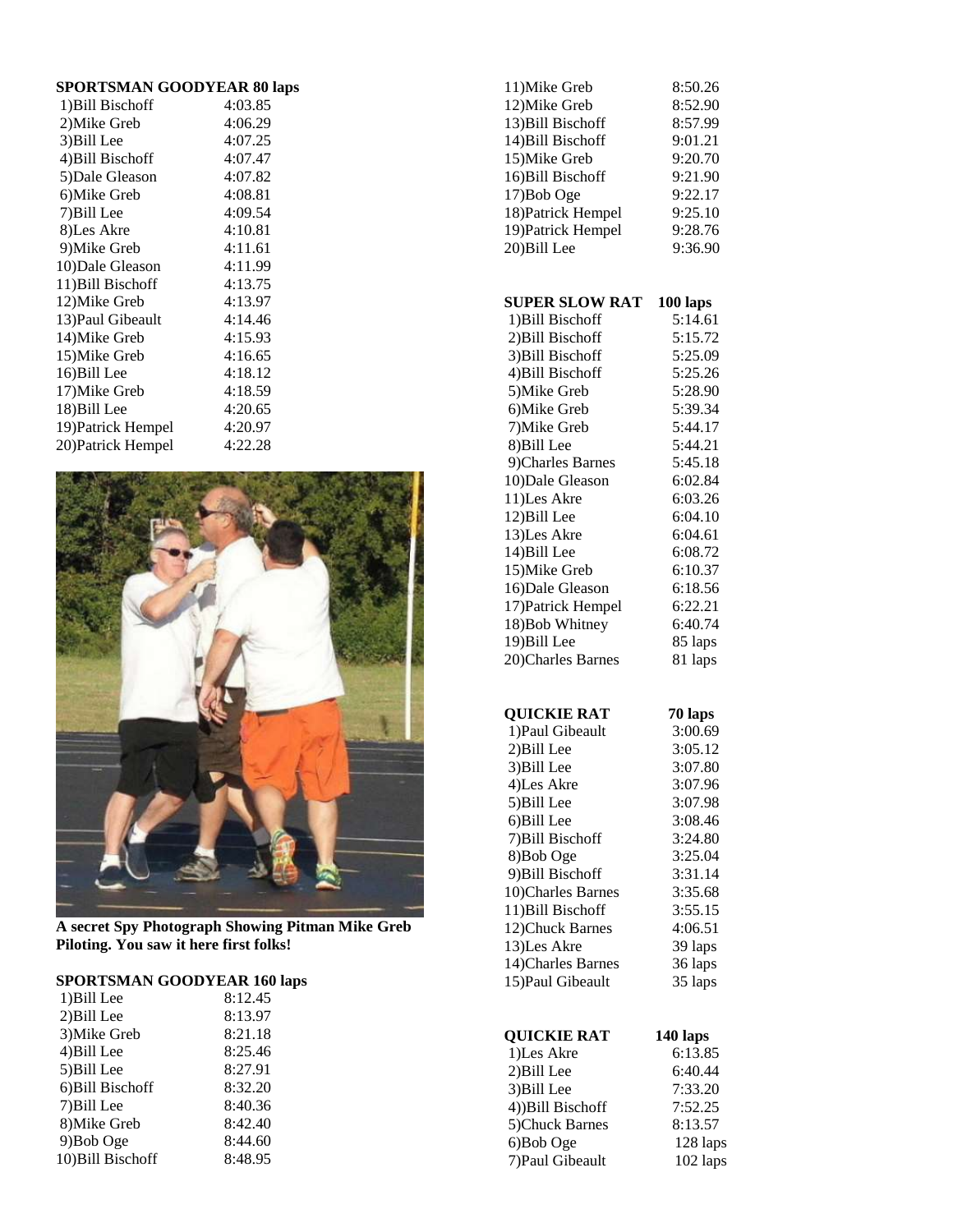### **SOUTH EAST- Jim Bradley**

*This write-up comes from a Mouse Expert, Bob Whitney. I have edited it slightly to clear up a few things.*

Mouse one is one of the hardest beginner events ever.

As with all racing, the right combination of parts makes it go and become a winner. Starting without a good flying plane the rest is a lost cause.

There are 3 very good flying Mouse 1 airplanes, the Streaker, John McCollums McMouse, and the Prowler. There are plans for the Streakier and the Prowler. John's plane has an aluminum wing but it could be built with a basswood-balsa wing.

What makes a good Mouse 1 airplane? It needs to take off without the pilot worrying about it coming in on him. More wing tip weight is better that not enough. It took a while to realize that a Mouse racer can be too light and almost impossible to whip back to the pit man. The wheel and landing gear should be mounted to the fuselage in the right place. A good starting point is to locate the bottom of the wheel about 15 degrees forward of the model CG location. Use good music wire or an aluminum landing gear strut for a no bounce landing.

The model needs to be strong. Make the stab from 1/16 plywood or basswood. A balsa stab will break half way through the finals when you are leading! The wing can be all basswood or just a basswood leading edge and balsa in the back. Make sure to have a solid bell crank mount, this is very important. The fuselage should be basswood with a strong front end. The engine should be mounted to a piece of 3/16 aluminum. I machine a slot in the aluminum that fits into the fuselage. Then build up the motor mount fairings with basswood or 90-degree aluminum angle. Wrap some light fiberglass cloth around the front end of the fuselage and give everything 2 or 3 coats of finishing resin.

The engine is the heart of a good Mouse 1 racer. The critical part of the engine is the piston and cylinder. Without a good piston and cylinder fit all else is lost. Spend time finding a good piston and cylinder set, and then be sure to break it in correctly. The second critical part is the reed, it must seal completely or the engine will run erratically.

The glow plug is also very important. Many fliers try to run too much compression. The fuel should contain about 30% nitro methane. Trying to run too much nitro methane means not getting enough laps per tank and that can be a problem. It is also important that the fuel contains some castor oil, a 50/50 mix of castor and a good synthetic is a good starting point. Adjust the compression slowly. Start low and gradually increase the compression by REDUCING the number of glow plug shims. It is very important that the glow plug last the whole race.

Props are all over the place, you are on your own here. APC and Cox carbon combat props are a good starting point. Many fliers use too small of a prop. Try to run the biggest prop that you can and your engine will live longer.

The last part of the equation is the pilot and pit man. Practice, Practice, Practice. The pilot needs to fly the plane enough so that he knows what to do whenever the engine quits. The pilot needs to know the shortest distance he can put the model down safely to the pit man. The pit man needs to be comfortable with his equipment and have the battery set up for an easy connection. The pit man also needs to figure out the best way to hold the plane so that he doesn't need to swap hands when refueling. Finally, the pit man also needs to work on his starting sequence for a good one flip start.

Bob Whitney

### **WEBMASTER - Bill Lee**

As you hopefully have seen by now, the NCLRA under Bill Bischoff's leadership is making some significant changes. Most notable is that the membership in the organization is FREE and that the newsletter is available to all and not constrained for a year to current members. Obviously, with no membership dues, any costs for running the organization need to be minimized.

Recently we made a change to the website. No, nothing that you would easily notice if you visit, the major result being a LOT cheaper for NCLRA.

I personally am responsible for six different websites. You know about the NCLRA website, but I also host two other clubs, two commercial sites and my own personal site. These six sites were mostly hosted by a company where support and service had deteriorated dramatically and cost continued to go up. It was also a PITA for me to have to bounce around the 'net doing maintenance when needed. In order to consolidate these sites, I established a 'reseller' account at a new web-hosting company.

Over the course of a month starting in mid-October. I rehosted all six sites into my reseller account and all are now up and running. Cost for NCLRA (and each of the others as well) will be quite a bit less. As an example, the NCLRA site was about \$200/year before, but will be less than \$40/year now.

I invite everyone to please take a look at the Website, and let me know of anything that doesn't seem to work as expected, or improvements that you might want. The website is NCLRA.org

Regards, Bill Lee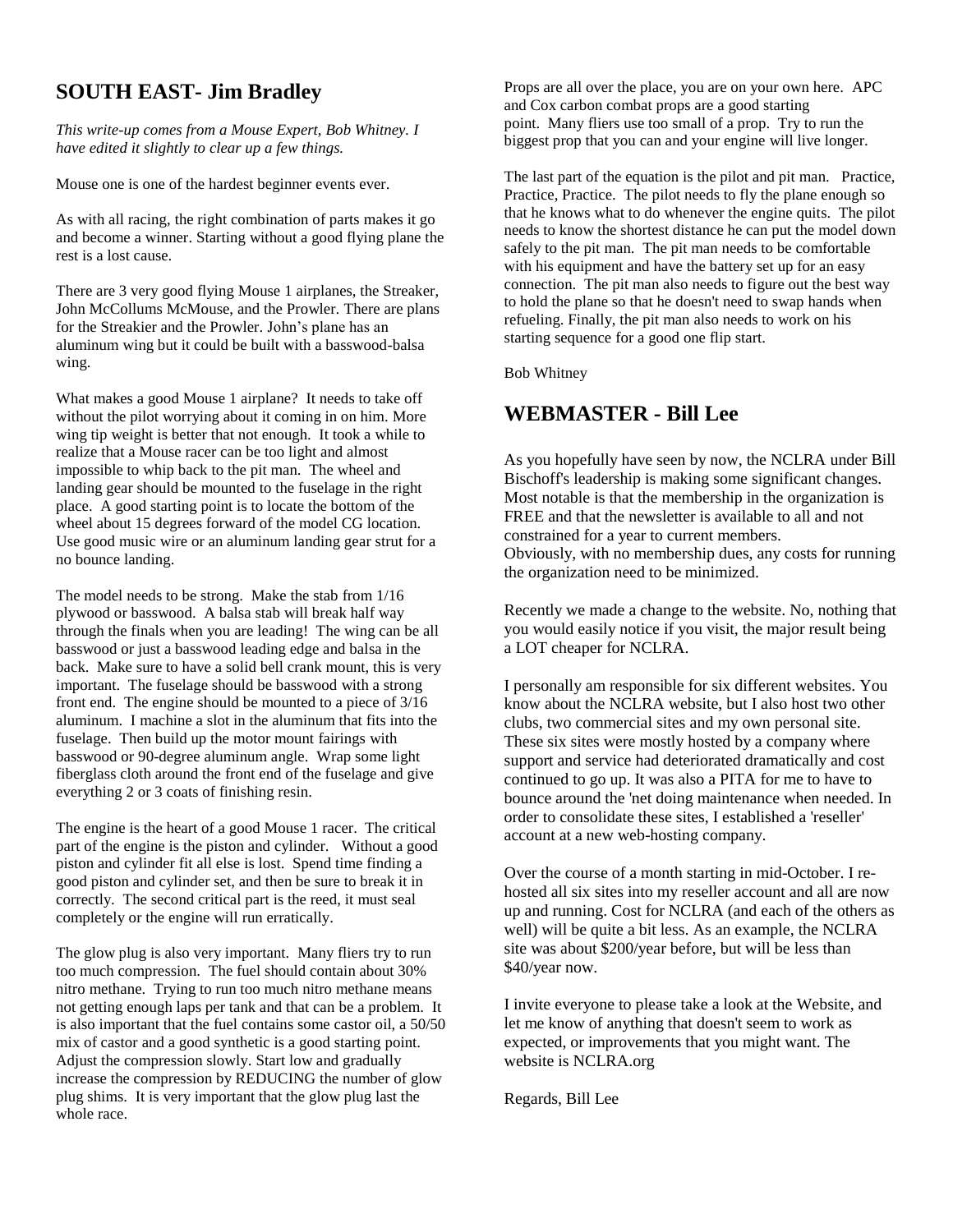

**The "Winners Circle" at the 2010 Northwest Regional C/L Championships: L-R: Mac Ryan &Todd Ryan (Team Ryan from Washington State), Paul Gibeault (from Alberta, Canada), John Thompson & Mike Hazel (The Nitroholics Racing Team from Oregon).** 

### **The Revised 2011 Gibeault Mouse Race Program**

### **By Paul Gibeault**

AMA Class 1 Mouse Racing objective: It is the purpose of mouse race to fly up to 3 models in direct competition in 50 lap preliminary heat races leading up to a 100 lap feature (final) race. A minimum of 1 refueling pitstop is required in the heat(s)  $\&$  2 pit stops in the final. The winners are those with the best scores (times) in the feature race. The engine requirement is any reed valve engine with an integral tank. This means 99% of racers use some form of a Cox Black Widow .049. It has always been a favorite of mine because **no machining equipment is required to be competitive.** There is no restriction on aircraft type other than it must be able to take off from the ground (ROG) with a fixed landing gear. It's cheap to fly but oddly enough, cubic dollars have little to do with how you place in competition. The deceptively simple looking Cox .049 engine has been known to stump even the most experienced modellers, causing great frustration. The following article represents much of what I have learned in my 45 years of competition in this event. It is my hope that those wanting to fly with high performance Cox reed valve engines will find it useful. This is a much updated version of my earlier article.

### **Engine**

### **1. Crankshaft/Crankcase Assembly**

**Problem:** Cox .049's (when pushed really hard) are prone to breaking the crankshaft. Usually the crank pin parts company from the crank throw web.

**Solutions:** The use of the Cox "race car" crankcase assembly reduces this problem as the crank throw web is noticeably thicker on these variants, but they are noticeably slower so that's not so good. Davis Diesel cranks can work BUT you really must bench run them first! REASON: Due to tolerance mis-matching many DDD cranks run very slow & give very poor starting & running characteristics. It's a real gamble. The safest bet is to use Cox "Killer Bee" cranks, for greatest longevity & speed, but with one proviso. You must use a 5-40 prop stud screwed **all the way into the crankshaft.** You will then need a Cox (or equivalent) spinner to hold the prop on. IF you use the standard 1" Cox prop screw, the crank will shear off at the spines later on down the road. The fitting of a prop stud seems to have cured the crank shearing problem.



**A 5-40 TPI prop stud (screwed ALL the way in) & spinner is used to prevent the Killer Bee/Venom type crankshafts from shearing at the splines.**

Using a modified crankcase with a bronze sleeve bearing in the crankcase can be useful, but it's a gamble. Unless the clearance honing is perfect, it can be noticeably slower than stock. My experience has shown that Cox's hard anodizing makes for a very good bearing surface, and so the stock Killer Bee or Venom setup is more than adequate. It's a good idea to lay some 400 wet/dry sandpaper over a piece of glass, and with the addition of some oil sand the back of the crankcase. This will remove any burrs that might otherwise prevent a perfect seal with the fuel tank. It's also useful to use a 2-56 TPI bottoming tap on the crankcase holes as extra threads in that area help.

It is very useful to disassemble the crankcase assembly. Thoroughly clean everything, and then polish up the crankshaft  $\&$ crank pin with 600 fine sandpaper to remove any nicks scratches or baked on oil that may be present. For re-assembly, use a 5-40 socket head cap screw & an old prop to draw the crank squarely into the drive plate. When re-assembled clean & dry, give it a spin. It should be really free with no binding whatsoever. On the best examples, the crank throw will even rock back to the bottom. The best engines have less than .015" end play on the driveplate.

### **2. Integral Fuel Tanks**

**Problem:** The stock fuel tanks can be slow and sometimes short on range. They also may have trouble holding a consistent needle valve setting (due to leakage). **Solutions:** Use one of the larger 8cc stunt tanks for the greatest range. These are commonly found on Golden Bee, Super Bee, Black Widow & Venom engines. Since the stock needle valve w/ spring arrangement is prone to leaking, modify the needle valve assembly as follows. Remove needle valve, discard the spring, install a #4 flat washer, and then add a piece of medium silicone fuel tubing. Inspect the tip of your needle valve to make sure it's not bent. Re-install the needle valve and you now have one cheap, but air tight needle valve assembly.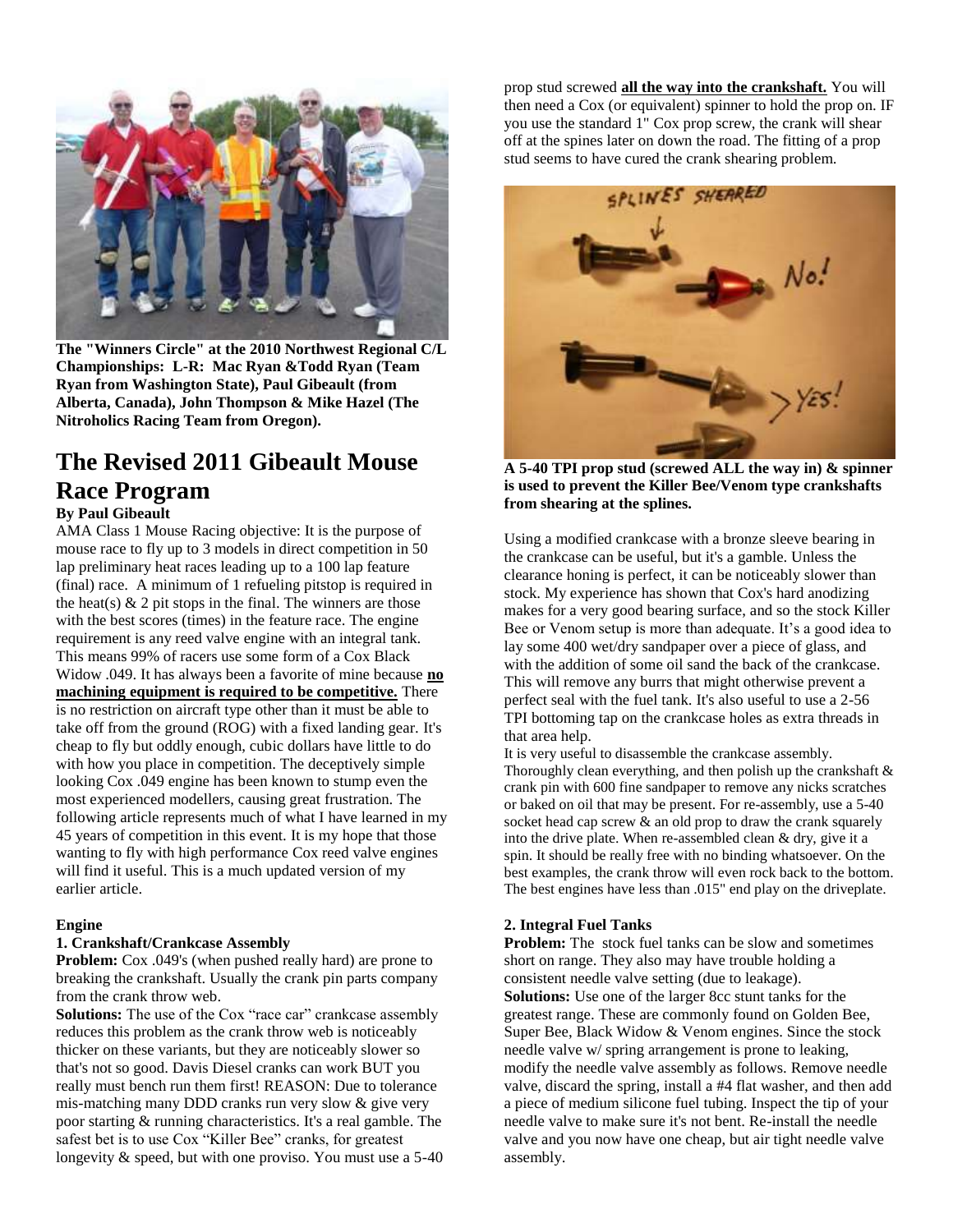

**(Top), needles showing the tubing seal mods, (bottom) damaged, and good needle tips.**

With the tank and tank back together, check that the venturi size is .082" I.D. If not, drill out the tank and tank back inlet venturi to .082", (this is what the record holding engine used). Drilling out the venturi larger than .082", sometimes produces an rpm gain, but often your engine **won't run as steady** and your range will be less. To me, it's just not worth it. Next, sand the metal tank back flat over glass (again with the 400 paper), as some tank backs are warped a bit & do not sit flat when bolted to the firewall. If you wish, you can use a Dremel tool to grind away the screen holder from the venturi area of the tank back. It looks racy, but I doubt that it makes any difference.



One not fully explored area of performance is tank venturi & tank back mis-match. It is thought preferable (& sometimes works) to have the tank backplate venturi a few thou. **smaller** than the tank venturi. A too large tank venturi (i.e .089") can sometimes be made to work with a smaller .082" tank back. One reliability mod all my engines have is a "clearance groove" filed on the tank. This groove provides a clearance for the bottom of the piston when the ball socket joint gets loose

at BDC. If you haven't done this, you can probably see where the piston skirt bottom has been hammering a small groove already. (Dave Layman of Boss Engines cures this by machining .010" off the bottom of the piston) The fuel pickup absolutely **must** be located at the outboard corner of the tank. The normal neoprene tubing arrangement is prone to moving out of place & giving an unstable engine run. I bend a piece of 3/32" O.D. soft aluminum tubing & make the pick-up one solid piece. I file a chamfer at the bottom of the pick-up tube so that it fits perfectly into the backplate. Attach it to the tank back with a short piece of **tight fitting** silicone tubing.The net effect will be that the pick-up stays perfectly positioned. You will notice greater range & stable running from your engine, with a properly positioned fuel pick-up tube.



**The replacement pick up tube is bent from 3/32" O.D. soft aluminium tubing & chamfered at the bottom to fix exactly. Silicone tubing attaches it to the tank back.**

The next step is to prevent the integral tank from leaking. This is a **must** if you wish to hold a consistent needle setting, and have the engine shutdown properly. In some cases it may be necessary to wrap a piece of 1/2A dacron line or dental floss around the entire peripheral groove of the tank to help seal it. Hold the thread in place with saliva or oil for final assembly. It may help to lap the metal tank & tank back joint instead of using thread. The use of a thread gasket is not necessary if you're using one of the newer nylon tank backs.

\*NOTE: The metal tank backs are much **more durable** & will often survive a crash without breaking. The newer nylon backplate is much **more fragile**, & will often be damaged the very first time you crash. Metal backplate fitted engines finish more races whenever flying incidents/accidents are involved. In order to finish first...you must first FINISH!

**High-Power:** The original Cox copper/beryllium reeds tend to 'float' at ~17,000 rpm & so they are not optimal for top performance. In a reed valve engine, top performance is only attainable by using the clear mylar reed. I find the cross shape better in tanks that use a 'G-Clip reed retainer wire & the rectangular ones better in the tanks using the nylon retaining cap. This last production change allows reed engines to be on par with "TeeDee's" in performance! My test bench results indicate that 24,000+ rpm is achievable for steady-state running with such reeds.

What about 'other' reed materials & shapes? Cox engine designer Larry Renger prefers the Cox stainless steel reed over the mylar reed. My main concern with the steel reed is that it wears the anodizing right off the mouth of the venturi tube, although the rpm seems to be the same. I've tried other reeds made of thinner steel, flopy disc material, etc. & so far haven't found anything better. One Australian made metal reed was indeed 300 rpm faster, but it broke away after only a few minutes of running.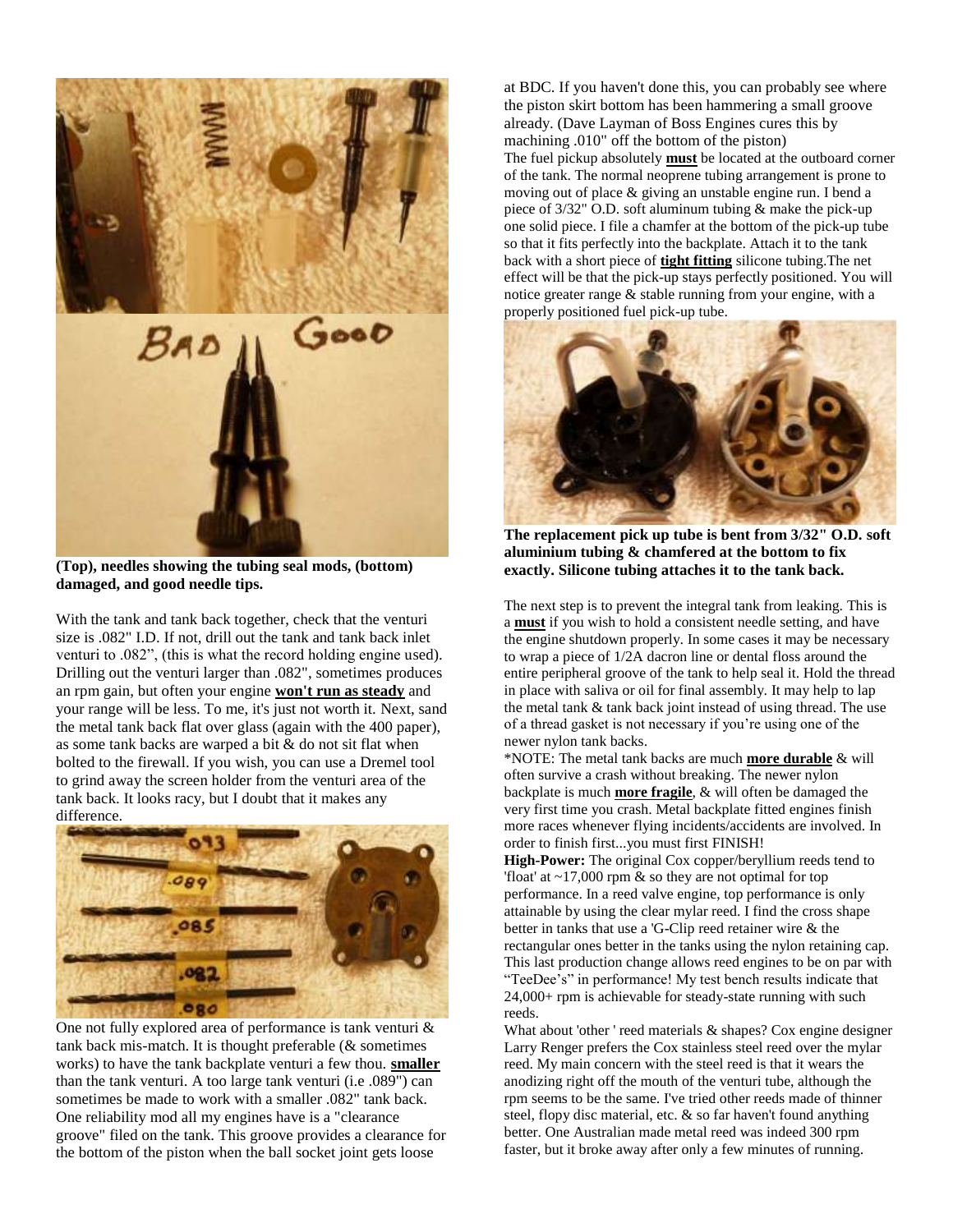

**After final assembly, the tank screw hole areas are filled with RTV silicone sealant for leak prevention.**

Teflon reeds may or may not work as well. I've not found them to be any faster, & sometimes worse. The final reed sealing check is done by attaching a piece of tubing to the tank venturi & sucking on it. A proper fitting reed will hold the pressure & **not leak. Final Assembly:** Clean the 2-56 tank screws with thinner. Final assembly is done using blue Loctite threadlocker. Every time you tear down the engine, replace both the paper tank gasket and the venturi o-ring. This may seem like a waste, but \$2.00 worth of new gaskets now is \$100.00 worth of reliability in the racing circle! Once assembled, apply an RTV type silicone sealant over the tank screw head area. The tank screw heads are a major source of leakage & this really seems to help. Removing the sealant is very easy if you need to remove the screws later on. **\*\*NOTE:** Some Cox engines have been supplied with screws that are up to **.115" longer than normal.** Often these engines will have the tank leak & come loose during running! Bottom taping the c/case screw holes can help here OR use the proper length screws in the first place. It took me an awful lot of wasted time, lost races, & loose leaky tanks before I found out what exactly was going on here. See Photos to note the difference. \*Note: If you really hate paying a paltry few bucks for new gaskets, they can be home made. Cut from the tank gasket from thick vellum paper & from a piece of silicone tubing, thinly slice the venturi oring...



**This example is over .100" longer than Standard! Too long and the tank won't seal.** 

### **3. Piston/Cylinder Assembly:**

#### **Problem:** Not enough power!

**Solution:** Any type of piston/cylinder assembly made by Cox can produce good results. However, a superior "fit" will overcome nearly any porting deficiency. This means that a well fitted "Babe Bee" piston/cylinder is better than a bad "TeeDee" piston/cylinder. I recommend a flying test for all piston/cylinder assemblies in your possession, as certain assemblies will occasionally defy all rules of performance. Having said this, I find that good fitting "TeeDee" #4 piston/cylinder assemblies to be excellent. Many of the the very fast engines use these. The Cox Venom cylinder porting seems to be consistently fastest. With just a little Dremel work, you can make your TD cylinders identical. Personally, I rarely grind in my own cylinders as I'm afraid of doing more harm than good...

**Aftermarket pistons:** Some enterprising individuals have offered for sale standard Cox pistons that have been lightened by grinding the piston skirt on the inside or by cutting the skirt off at the bottom causing increased Sub Piston Induction (SPI). Actually these mods can be useful, if & only if **the fit to the cylinder is good.** If the fit is wrong then all is for naught. So of course, a test run is always in order when going with this piston type. A note on SPI numbers: Measured with a feeler gauge, SPI should be in the range of .012" - .025". I've yet to determine exactly how much SPI is too much...

**Ball-Socket Resetting:** It is worth noting that new Cox pistons often come with the connecting rod ball-socket joint set too loose. Therefore it's a good idea to re-set the fit with a Cox factory tool to .002" slop, or less. Using the wrong piston holding fixture can result in a mushroomed head piston (totally ruined), so I don't use one. Clean the socket area with acetone or brake cleaner first to remove the oil. Then lay the piston on a heavy piece of ½" plate glass or flat thick piece of steel (something quite dense like a vice). With the tool in place, tap with an 6-8 oz. hammer, rotate a bit, tap again and continue, checking often until all excess play is removed. Use lots of small taps & check the play often. It is necessary to check this joint after every contest. At normally low rpm's this isn't critical. However, at racing rpm's (20,000+) a loose ballsocket joint reduces piston life to a few minutes.

**Piston Fit:** Optimum piston to cylinder fit needs to be checked with parts being absolutely clean and dry. To check the fit, slide the piston up the cylinder bore (with no finger prints!) until it sticks. Ideally, it should stick flush with the glow plug land or even slightly higher. Now with a slight tap of the finger, the piston should fall right out of the cylinder. If the fit is slightly looser this may be OK, unless starting consistency deteriorates. In this case, the piston is worn too far for that particular cylinder. Keep it to try in other slightly smaller cylinders in your collection later on. Please note that some new TeeDee piston/cylinder assemblies are fit just a bit too tight. Those of you with an excellent feel can go ahead and lap the piston to fit. However, Dale Kirn's easier way to do this is by just running in the engine. Start by cutting down a 5x3 prop until it turns up to 24,000 rpm rich. Run up to 2 dozen tanks of fuel through the engine, but for no more than 2 minutes at a time, to allow for cooling in between runs. It is better to use a TeeDee crankcase for this purpose, and transfer the piston/cylinder assembly to the reed valve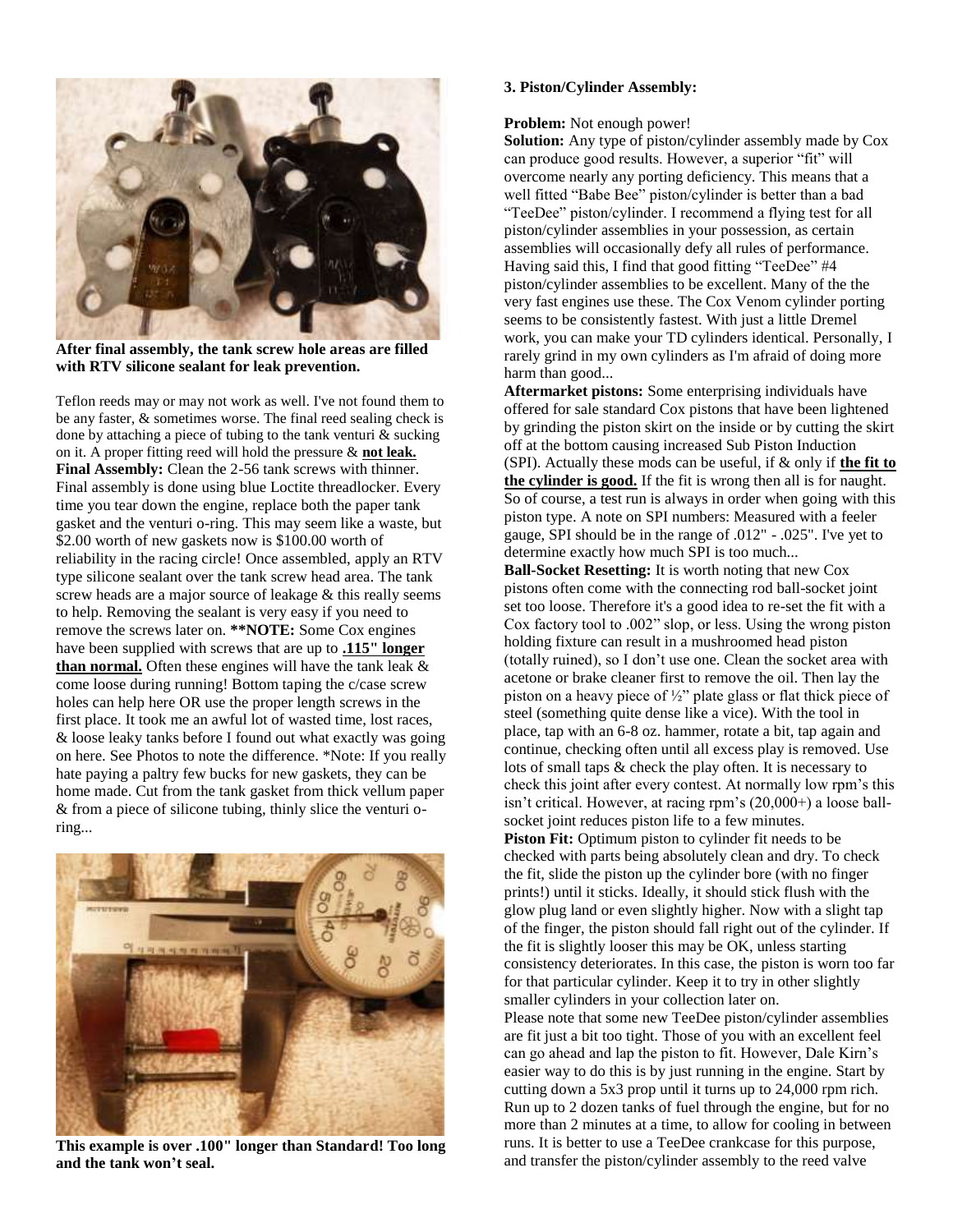crankcase when it is run in. The reason being that at 24,000+ rpm some reed valve crankcases will wear out quickly, notably the non anodized cast R/C Bee type.

Lastly, it is **very important** to keep carbon varnish off the piston and especially the cylinder walls. #000 steel wool or medium grade Scotchbrite wrapped around a small dowel wet with solvent easily removes all the carbon. This procedure takes only a minute, but really should be done before every contest to ensure peak performance. \*\*Note: the Davis devarnishing brush can also be used, but be careful not to get carried away. Bob Davis recommends **only a few strokes** as his brush actually hones the cylinder. Used vigorously & too much can cause 'over-honing' making the piston fit too loose. Do be aware of this possibility.

**Cylinder orientation:** This is something very mistakenly taken for granted. I don't know why exactly, but I've had certain engines lose massive rpm or just *'run funny'* by mounting the cylinder sideways. That's expressly why my engine cylinders are all mounted upright. Mounting the cylinder sideways also exposes the needle valve to damage in case of a flip over. I will allow that the odd racer seems to be able to get it to work OK for them. All I will say is, try a back to back flight test & note how stable your engine runs **before** going this route.

### **4. Glow Plug**

I use Cox TD high compression glow heads for maximum reliability & stable running on a new (or newly rebuilt) engine. My engines also start out with 4 new head gaskets. A good rule of thumb is one head gasket for every 10% of nitro. (hence 35% nitro  $=$  4 shims)

After removing a new Cox plug from it's package, carefully sand the seal band on a plate of glass with 400 paper and oil. This will ensure the plug seal area is flat, and will seal properly when tightened. Now examine the plug element, and with a T-pin, make sure the coil is centered. Finally with a T-pin, very gently pry at the element where it is welded to the plug. It should be a firm weld. If it breaks loose (which won't happen often) you'll unfortunately need a new plug!

After awhile, you may notice that your glow head keeps coming loose in flight. This is due to the copper head gaskets becoming old and hardened due to the constant heat cycling. Since the Cox engines use an annealed copper gasket, replacing the head gaskets with new ones will solve the problem. \*Note: I've heard that annealing the gaskets with a torch can work, but have no experience doing that. I find removing gaskets from a cylinder is easier when carefully using a very thin surgical blade or a Davis brush. A micrometer or calipers is really useful here as the odd head shim is thinner than the standard (.005") giving a less than desired head clearance. Head gaskets can also 'fuse' together & the calipers can easily show this.

A cox replacement head manufactured by Doug Galbreath that uses the Nelson HD plug can offer better performance at less than half the cost (per plug). These are certainly worth using once you have a **stable** running engine set up. On the odd engine they run **slower** than normal, which is why you need to use the TD plug as your performance reference. The Galbreath/Nelson head often gives harsher running until your engine warms up, so go easy on the needle adjustment until the engine gets hot. ( note: Some Nelson HD **plugs** have been found that don't fit the Galbreath head properly & this has been found to cause the performance decrease).

There are other glow head alternatives in the form of the Norvel 'Speed Plug' & the Merlin plugs. I do not have enough experience to know if they work well or not. They are certainly worth exploring though. Melvin Schuette has certainly shown the Merlin plug to work well in mouse.

**RPM Performance numbers:** Ah...it's pretty easy to banter about high performance rpm numbers, but really they aren't meaningful unless one compares apples to apples & under the exact same conditions of prop, fuel, & weather. And YES, I can get some very impressive rpm numbers with 70% nitro, high compression & a large venturi size at sea level. BUT, such an engine will rarely finish a mouse race...so, let's get real. To that extent using Sig 35% nitro fuel, an **APC 4.75D X 4P prop** & Galbreath head, (w/ my 'local Leduc weather'): 19,000 rpm is my minimum standard. 20,000 is quite a "good engine" & 21,000+ is superior. Increasing nitro content can easily give a boost of 1000+ rpm over these figures, BUT the engine/glow plug **reliability goes down proportionally.**

#### **5. Miscellaneous Problems**

**Problem:** Engine comes loose in flight, prop falls off, glow plug comes loose in flight.

**Solutions:** 1. Use the right length tank screws with silicone sealant on top. 2. Check tighten the glow plug, prop spinner, & mounting bolts before every race. 3. If field disassembly can't be avoided, use Loc-Quik super primer T accelerator, with blue Loctite thread locker upon re-assembly. The tank back can be sealed on the field using a single piece of sticky Fascal tape over the entire backplate with only the venturi area cut away.

#### **Airframe & Race Equipment**

**Airplane:** In my opinion, there is no better design **to start with** than the rugged record holding Streaker Mk V.



**Centering APC props w/ a big prop hole: Use of a bushing, aluminium tape or thin fuel tubing can all be used here.** 

**Prop:** You must use 4" of pitch to get rolling! Any  $1/2A$  prop made by Cox, Tornado, Top Flite or APC is OK. However, cut down props (less than 5" diameter) go faster than stock. Only test flying will determine which prop(s) ultimately work best for a given combination. The tough & forgiving Tornado Black 5DX4P cut to 4.75" diameter has won the Nat's final, so you could start there. The APC 4.75D X 4P is my personal **reference standard** & and was used to set my last (2:14) heat record. The Trimming the diameter to 4.5" is also a reasonable choice, if you want a lighter prop to use in poor weather or if your engine is down in RPM a bit.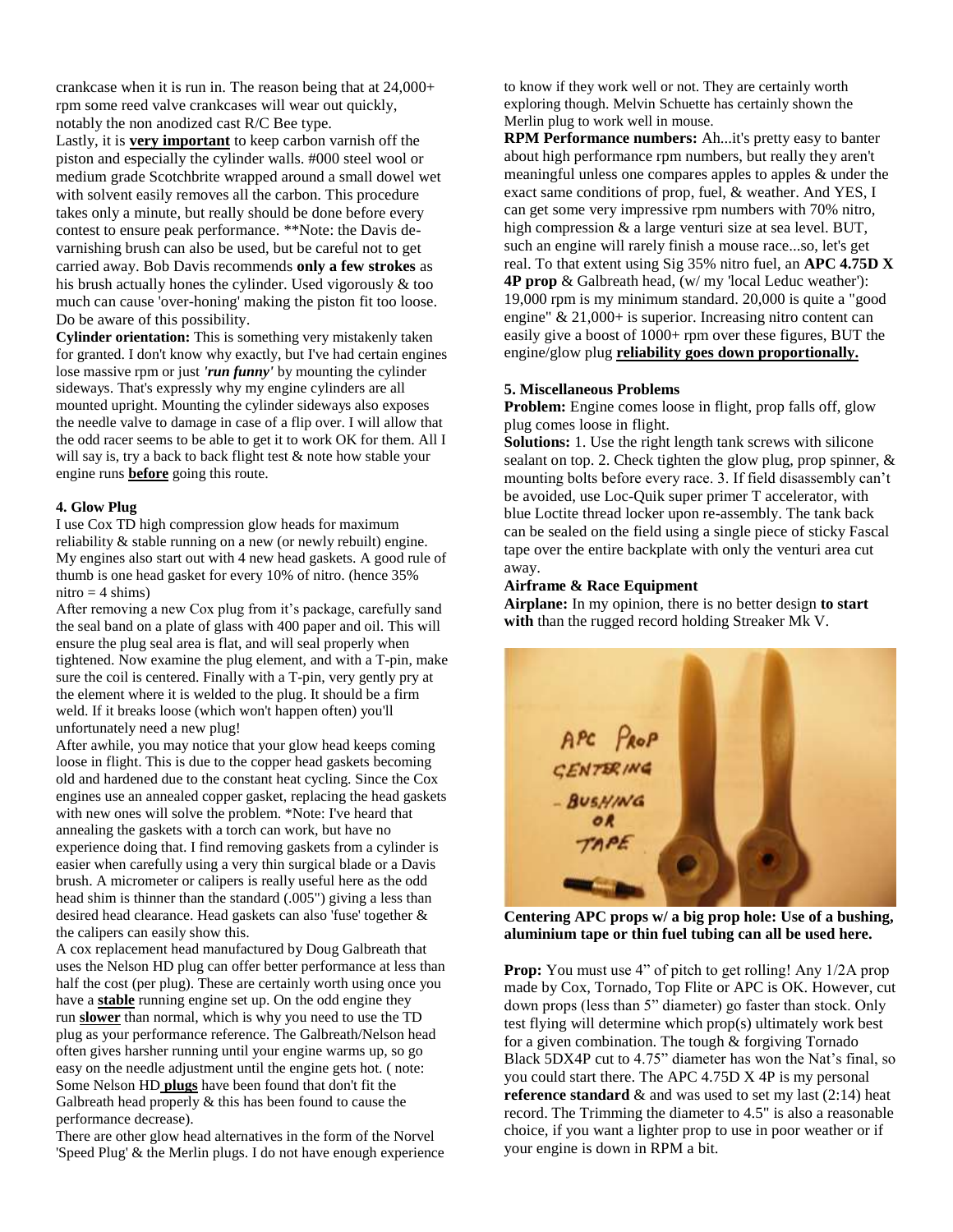**Fuel:** A minimum of 25% nitro is required to get with the program. A 60%+ mixture, yields faster times, but only if everything else is correct. i.e. You have fabulous reliability on lower (35%) nitro, are practiced and know what you are doing! Be prepared to buy lots of expensive glow plugs as well!

A most important note about Cox .049 fuel: A minimum of 5%, & preferably 10% of the oil mix must be castor oil. Should you decide to race your Cox .049 on a castor oil deficient fuel, your engine will commence a course of self destruction, and you will find out first hand why some have sworn off flying with Cox engines for good! **YOU HAVE BEEN WARNED!** 

A truly good performance mix for Class 1 Mouse racing is Sig Champion 35% nitro fuel. I have found it to be the only fuel I need to consistently make the finals at the U.S. Nats, and win anywhere else.

#### **Pre-Race Start & Warm-Up**

1. Before the first run, always prime the crankshaft with oil or raw fuel for additional lubrication at this critical time. 2. Fill tank, prime exhaust, and wind up the spring starter 1 ¼ turns to start. Anything less than 1 ¼ turns will allow your engine to start backwards. 1 ¼ turns ensures a correct start **first time every time.**

3. Most Cox .049 engines do not take a really good needle setting until warmed up (especially with the Galbreath/Nelson head combo). Therefore don't be surprised if the ground and air settings differ, sometimes as much as ½ a turn! The best time to fine tune the needle valve is immediately after a flight. Important note: If your needle valve setting changes by more than a ½ turn, you have a fault! Clean or flush out the dirt, but stop perpetually messing with the needle valve. A nonresponsive needle valve most often means **you have a tank leak !**

4. To stop a running engine on the ground, squeeze your thumb and index finger over the tank vents. This will verify your tank seal. If the engine doesn't stop, but continues running, then you have a sizeable leak somewhere that needs to be fixed as soon as possible! Pressurizing a full tank with a fuel bulb can often pinpoint where your leak is.

5. I have mentioned earlier that Cox crankshafts may have a fatigue problem when run really hard on high nitro fuel. You can accelerate all kinds of shaft and crankcase wear problems by stopping a running engine by it's prop nut. **Do not do this.** Stop the engine by blocking the vents & pointing the model's nose down. You will increase the life of these parts considerably, as well as save yourself some grief.

6. Always monitor the color of the engine exhaust oil. Usually a good running engine will alert you in advance of an impending failure by "making metal". This usually means tiny aluminum particles are being rubbed off and are visible in the exhaust oil, if you look closely. This is usually accompanied by frequent plug failures. At this point, it's best to find the trouble spot and fix it. When this happens, I replace the whole crankcase assembly, because the crankpin has worn (tapered) causing the rod to slide off the crank pin and rub away at the tank. Examine your tank regularly. If you notice excessive rubbing, (see photos) you'll need to replace your c/case ass'y or crankshaft at minimum. If you are able, use the newer type tank that incorporates the nylon reed retainer. A steel crank pin rubbing on nylon is much preferable to one rubbing on aluminum. Again, watch for excessive rubbing on the nylon reed retainer & replace the offending worn parts as

necessary. ( Note: if your crankcase ever makes a squeaking noise on startup, or shutdown, it's caused by that particular reed. Change it only if performance is down).



**Black Widow tanks: note severe wear around reed flange holes on reed retainer(Top) excessive wear on top of reed retainer (Bottom) cracked retaining "G-Clip area and reed seal venture hole area.**

7. Always keep your engine clean and always protected from corrosion with a plastic bag or rag. Always filter your fuel, especially when changing containers. Ensure your fuel bulb is in good shape and not cracked, or flaking rubber. Better yet, **replace it yearly** for a paltry \$4.00 and don't worry about it. When everything checks out OK, and your engine still hics and coughs, it's very possible that dirt in the fuel system somewhere (or bad fuel) is causing the problem. It doesn't take much dirt at all to raise havoc with a Cox reed engine which is why it's just so important to keep your motors **scrupulously clean.** 

### **Tips and Suggestions "The Engine"**

I assume that if you followed my engine set-up tips, you should have a very decent running engine. The later Cox "Venom" engine can make you competitive quicker (due to the slightly better cylinder porting & better crank balance), but I strongly recommend one change. In the original production batch of engines, they varied from designer Larry Rengers' original drawing & made the piston too thin at the top. This caused the piston top to separate in as little as a half dozen runs. My cure has been to fit up a TeeDee piston to the Venom liner (as described earlier). Now you have one great running set up with no more piston failures. Using a "Venom" will not necessarily make you an instant winner. You still need to keep in mind all of the maintenance tips mentioned earlier. Besides, both previous AMA records  $(2.18.6 \& 4.34.0)$  were held with a much older engine, (a Golden Bee w/ TD cylinder) so don't go throwing out "ole reliable" just yet.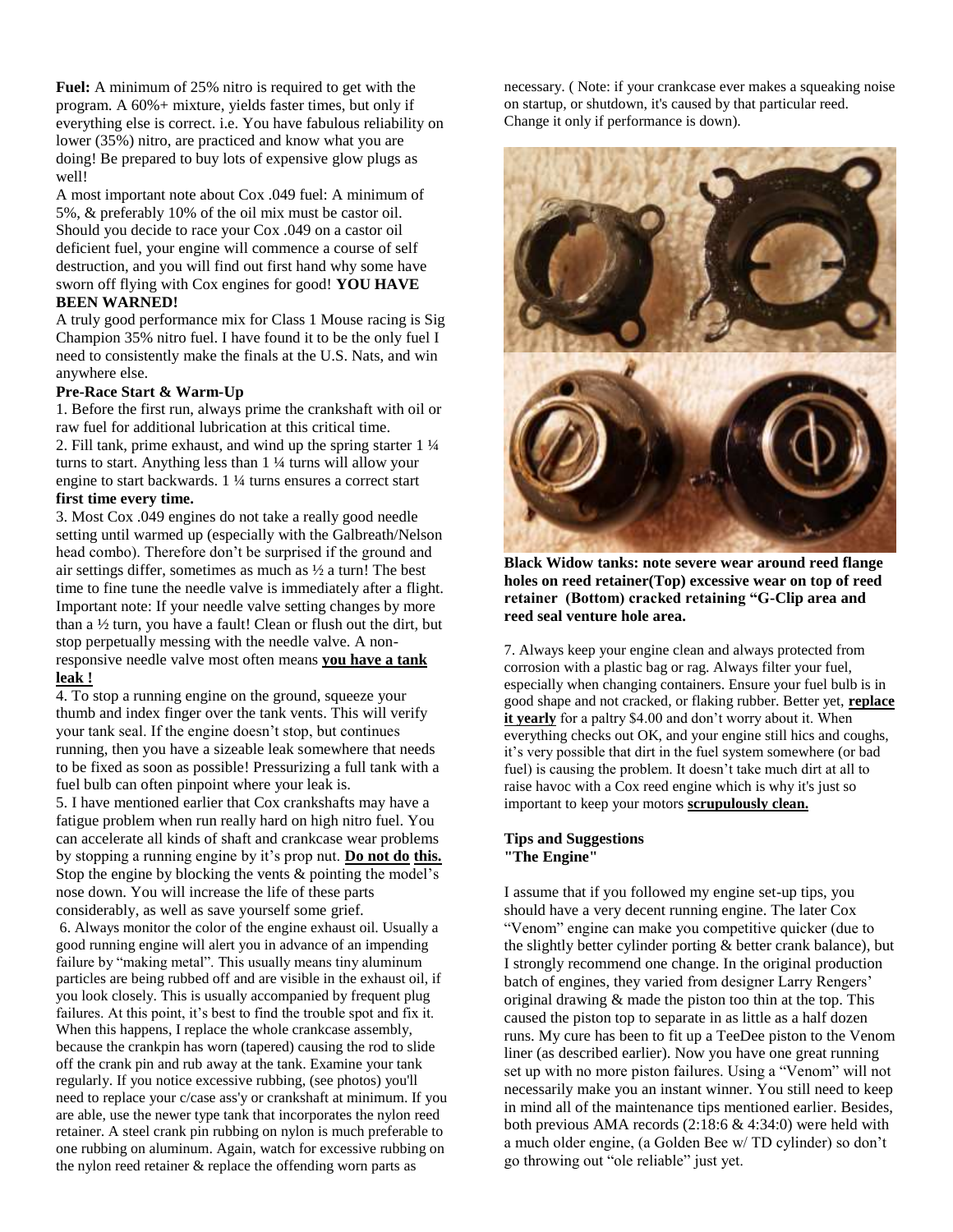

**Cox .049 mouse racing engine variants: Top L-R: Venom w/ Galbreath head & Golden Bee. Bottom L-R: Silver Bee & Black Widow.**

### **"The Model"**

I assume that you have built the all basswood Streaker Mk V with 2 ounce fiberglass cloth on the wing, stab & motor mount. Plus 1/4 -1/3oz. tip weight, for a total model weight of about 6 ¾ oz. **In this event only, heavier is better** at least to start off with.

You will notice this advantage in windy conditions (and when isn't it windy when flying Mouse!). Unlike many designs, the heavily tip weighted Streaker can darn near fly in a storm if need be. After all, anybody can fly in the calm…..but successfully flying in wind separates the men from the boys! However, if you have ignored the instructions and built your Streaker out of balsa instead, and without enough tip weight, then you will find out two things. 1) That it doesn't whip well flying high and falls out of the sky downwind, cart wheeling upon landing. 2) It builds momentum slowly and won't keep its speed up with a dead engine, and you end up crashing in a line tangle anyway.



**Paul Gibeault's all Cox .049 powered Streaker mouse racing fleet ready to race.** 

When flying in rainy conditions it's the **pilots job** to wipe the lines with a soft cloth moistened with acetone. Do this prior to every race. Much of the sticky film buildup is caused by the oily exhaust residue produced during flight. If not cleaned often, the solid lines can stick together causing a loss of control, almost always with disastrous results. I have lost races neglecting this! I suggest a cleaning just before rolling your lines up for the day.

You need to use a good quality nose wheel, and solder it on with **Sta-Brite** silver bearing solder. Many racers have lost races when their wheel fell off during a race. **Regular solder just doesn't cut it here.**

### **"Piloting"**

An otherwise great airplane/engine combination is obviously disadvantaged by poor piloting. Here are a few suggestions you might find advantageous. Since mouse races often involve line tangles, (surprise!) choose a pilot with combat experience. This type of individual often has a "never say die" attitude when lines from other (often crashed) models have him wrapped up. He just keeps on flying, no matter what. The lesson here is that not all line tangles will bring you down if you keep a cool head about you. A great pilot must train himself to not look at his own model, but watch his opponents models and his own pitman for signals. This allows him the important split second to see and avoid accidents just as they happen and fly accordingly.

Cox .049 reed valve engines unfortunately do not have shutoffs. This lack of a shutoff, often causes a fatal mistake as seen in the following scenario: You are flying along, just overtaking a slower model and your engine quits! You quickly lose airspeed and sink into the model you just overtook, bringing both models down in a line tangle. Happens frequently it seems, but consider this:

### **A great mouse pilot must:**

Count and be aware of his laps at all times, i.e. Know what lap his model is on, and how many laps his model is capable of flying in traffic. (for this example, let's say 35 laps per tank) At maximum laps, less five (per example, 30 laps), **assume** that your engine will quit if you overtake. If you are approaching a passing situation at this critical stage; as you approach to overtake, quickly **whip hard** with just enough height to get by safely. Do not climb any higher during passing than absolutely necessary or your engine surely will quit! As soon as you have completed the pass, stop whipping. You shouldn't have to whip for more than a few seconds to accomplish this correctly. You may well be called for whipping, but better a penalty than a crash. Should your engine quit while passing, the whip momentum will allow you to complete the pass even with a dead engine! Such is the beauty of a properly weighted Streaker Mk V.

#### **"Pitting"**

An otherwise good pitman can cost you the race by launching your model **without first looking for traffic!** Sometimes you will be taking off just as another pilot is landing. A launch at this critical time involves you in an instant line tangle/crash, and disqualification from that race. The solution is "heads up" pitting. A great pitman must simply **'relax'** and hang on a second or two until it's safe and clear to release. You must remember to **always yield to the landing model.** Seldom is a mouse race lost by 2 or 3 seconds, but it's always lost on a pitting accident that results in disqualification. The pitman is also responsible for signaling when his pilot is being called for whipping and when he's due to run out of fuel. In very close races (or record setting), this becomes very important.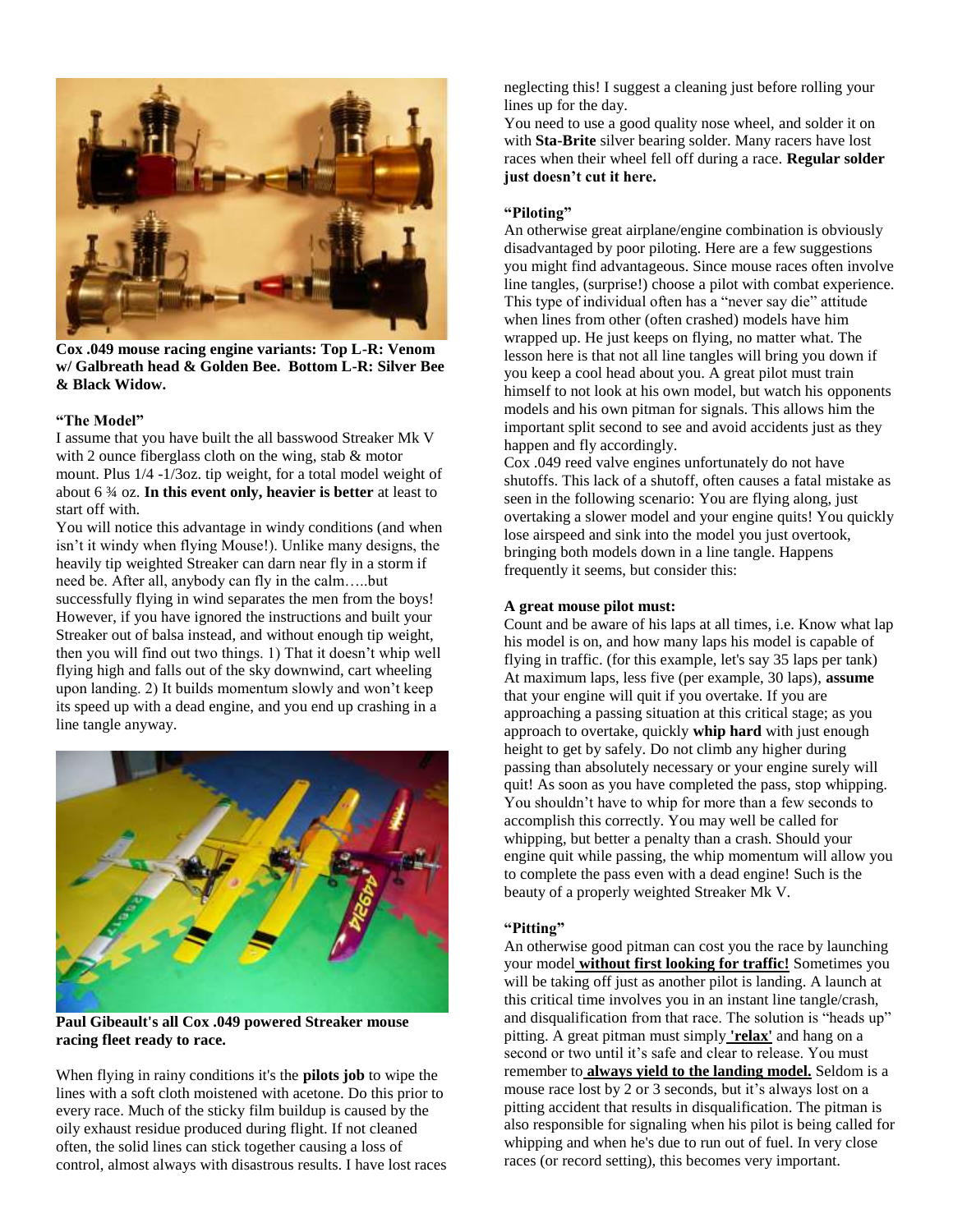### **"Conclusion"**

A winning Mouse Race effort can basically be put down to the right amount of **teamwork.** That is to say the ability of a good team working together in a nice flowing manner, **carefully avoiding accidents,** yields better results than a team with a killer fast model, but lack of team work and practice. I have been most fortunate to fly with my buddies, Roy Andrassy, Les Akre and Todd Ryan. Their superior piloting and pitting abilities have guided us to many victories. Thanks for all the great work guys, I enjoyed every minute of it! Thanks also to John McCollum, Dale Kirn, Joe Klause, & Larry Renger whose knowledge and expertise has helped me on many occasions & increased my knowledge base a great deal. I wish to thank the rest of you fellow Cox Mouse Racers out there for coming out to race with us. If it wasn't for all of you, Mouse Race wouldn't be the one of the more popular racing events that it is today. I wish you all great success with your Cox .049's. Good Luck!

Source appendix for equipment:

1.Cox International: All the Cox parts you need + SUPER service. *coxengines.ca* 2. Ebay stores: Even more sources of Cox parts Ebay.com 3. Doug Galbreath: High performance Cox heads/plugs (F1Cdoug@aol.com ) 4. Streaker plans available from: Paul Gibeault. [\(pgibeault@shaw.ca\)](mailto:pgibeault@shaw.ca) 5. MBS Model Supply: Solid lines & racing supplies PO Box 282 Auburn KS 66402 Contact Melvin Schuette 1-785-256-2583

### **Mouse Musings from Melvin**

By Melvin Schuette

I originally thought about calling my article "How to Save \$125.00", but decided not to name it anything. The \$125.00 is what Paul Gibeault charges for one of his .049 engines.

What I would like to do is to tell you everything I know about setting up a Cox reed valve engine for Class I Mouse. However, I will be the first to tell you that I do not know everything there is to know about setting up an engine for Mouse.

The piston cylinder I use is a TD piston cylinder combo. I can't tell you how to fit a piston/ cylinder. All I do is to try different pistons in different cylinders until I find one that works. I have been also told you need to have the exhaust ports on the side, my current one has the exhaust ports in the front and back.

Currently I am using the Merlin 1/2A glow plug. This is a copy of the AME head. I found an 500 rpm increase using this glow plug. One thing I will warn you about the AME plug is that they do not like to be run under compressed. If you do it will run one time. The easiest way to tell if the engine is under compressed is to look at the element. If it has been pulled down into the combustion chamber it is under compressed. I cannot tell you for certain if it is the same for the Merlin plug, but I have never tried lowering the compression on the engine just to see what would happen.

I use a silver crankcase; what I've been told is that when Cox anodized the cases they anodized both the inside and outside of the case. The anodizing can come off and go through the engine ruining the piston cylinder fit.

I use a silver, red or the yellow (from the Golden Bee) tank. The anodization of the Black Widow tank is said to be too porous to seal properly. The tanks I use also are the earlier version that used the wire to hold the reed in place. I have tried the plastic reed retainer, but the only way I could get it to seal was to put a paper gasket on both sides of the reed retainer. I also use the metal reed. I have been told that the Mylar reeds will work at a higher rpm, but I have not had any problems with the metal one. I use the metal back plate, along with drilling out the venturi to .09375". Dale Kirn, an Cox engine designer told me early on that anything larger will just cut down on mileage. I replace the o-ring between the back plate and tank every time I take the tank off the engine. To tell if you have a good tank seal; cover the vent tubes with your fingers with the engine running and it should quit. If it continues to run, you have a leak.

Believe it or not the length of the prop screw and or stud is critical. The screw or stud needs to be long enough to fit into the crankshaft far enough to get past the knurling on the end of the crankshaft. If you don't the crankshaft will break right where the knurling starts, and usually in the middle of a race.

The fuel I use I mix myself. The formula I use is one that Dale Kern told me to use. I use 40% Nitro with 20% castor oil. I have a 1000 mil liter graduated cylinder that I mix fuel in. After mixing a full cylinder of fuel I add ¼ ounce of Lubricin oil. People have told me that I need to change over to synthetic oil, I have tried it and it actually slowed my engine down.

The prop I am currently using has some people questioning if I should be allowed to use it. I use an APC 4.75 X 4.75 electric prop. On the package, it says not for use on gas engines. I would like to make a mold for the prop and see if I can get a carbon fiber or fibreglass copy to work as well. Prior to using the 4.75 X 4.75 prop I was using the APC 4.75 X 4 cut down to 4.5" with good results.

The current plane I am using is a Streaker. The only deviation from the plans is the use of  $\frac{1}{4}$ " aluminum for the firewall/ motor mount.

I cannot guarantee that if you do exactly as I do that you will get the same results, this is what I am currently doing and it works for me.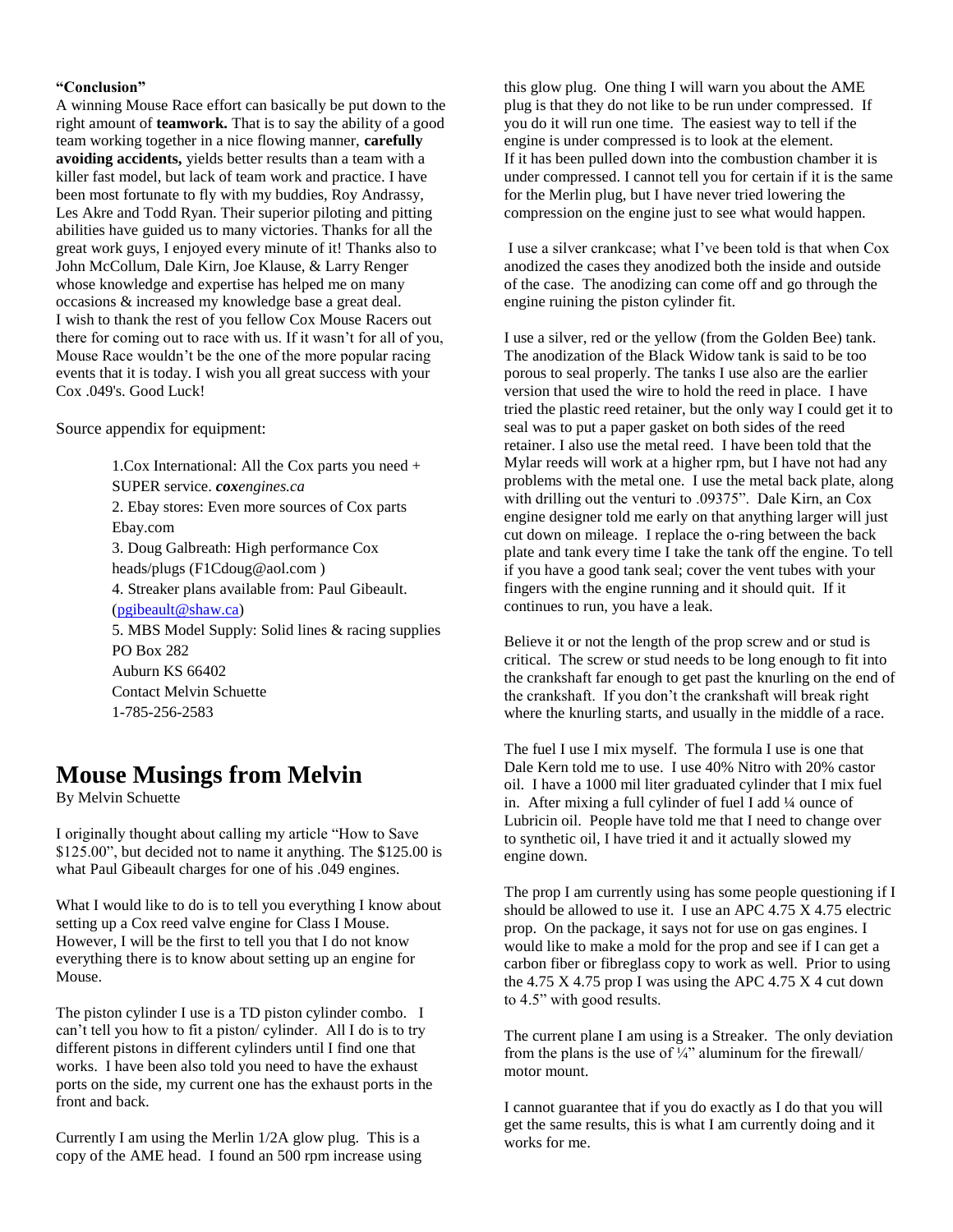### **Clues to the Cox Clip Blues**

By Paul Gibeault

"My Cox is hard to start" (or) " Paul is the only guy I know who expects his Cox's to start right away. " That was a comment overheard at the local flying field recently. Well, why shouldn't they start right away? Unless the piston to cylinder fit has gone away ( i.e. spongy/low compression), the one thing all Cox 049's are capable of is quick starting. Even I have assembled the odd engine that won't start easily, but not very often. Assuming one has decent compression, a decent plug & decent fuel, quick starting is all but assured... or so I thought.

When starting out for the day's flying, it is customary for me to do a check of the glow plug on my glow plug clip. A good orange glow of the plug element is necessary for proper starting. One thing I had noticed is that certain glow plug clips I own require quite different amounts of battery power to make for a good glow. I generally use the variable rheostat Glo-Bee Fireplug batteries. In some cases in order to get a decent glow I had to turn the rheostat up to full capacity. Others worked at half the power setting. It didn't really twig my attention as to why that was, as long as I had my orange glow.



**Cox Clip fitted with larger, low resistance wire, then sealed with RTV produced much better glow with less power.**

The problem arose when my battery charge started decaying which naturally caused the glow to diminish  $\&$  in turn causing poor starting. With the rheostat at full, I had no room to 'crank up' the battery. Why with some clips, but not others I wondered?

Well, after some digging I finally found my answer. **CORROSION** coupled with the tiny gauge Cox clip wire gives big resistance in the wire(s) needing quite a bit more battery power. One day when I went to change the standard wire to larger gauge wire I noticed at the clip ends that a greenish corrosion had set in. **AHA!** THAT would certainly cause the clip to become high resistance. So, armed with this knowledge, I've upgraded all my Cox clips to a heavier gauge wire. I've also silicone glued in the connection to prevent any possibility of shorting the wires  $\&$  also vastly increasing the strength of the clip, so that there is no chance of damage when the clip is pulled off the running engine by the wires. I use a piece of balsa to ensure the metal plates are separated during the glue up. Now my clips only need a one half rheostat setting to provide a nice orange glow  $\&$  are more resistant to damage.



**The flash of my camera makes the element glow look less than what it really is in the photo.**

Now my clips only need a one half rheostat setting to provide a nice orange glow & are more resistant to damage. I wish you all quick starting of your Cox engines!

I wish you all quick starting of your Cox engines (as it should be) !

Cheers, Paul (a.k.a. Mr. Mouse)

### **Tank Valve Made Easy** By Roddie

Hi Paul, I've really been enjoying your threads on Speed engine secrets! You said you like the idea of a valve similar to what John McCollum has. I think you could make one very easily... and all you need to do is drill a small #44 (.085") hole in the top of your tank. This is a clearance hole for a #2-56 machine screw. I am a collector of "springs" (lol).. and had some small "compression" type in my stock. I cut one down to length, that had an inside diameter just larger than the screw, to make the plunger assy. The valve is made by using a standard paper hole-punch on a piece of inner-tube rubber. The little rubber disc then gets pierced in the center with an awl over a pine block. A 2-56 nut and flat-washer hold it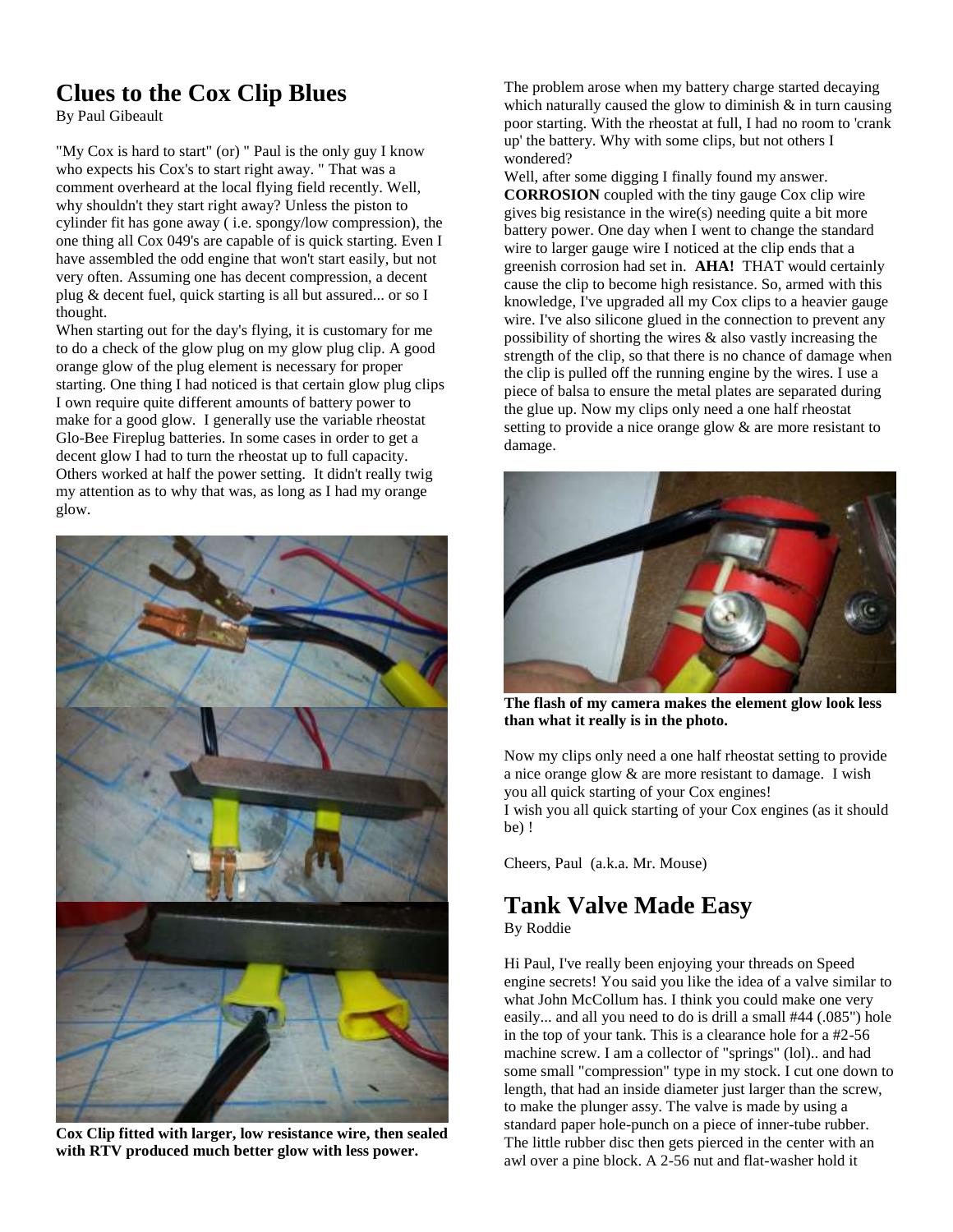

**The Roddie Tank Valve System, simple and inexpensive.**

together. The machine-screw is 3/8" long.. and just clears the venturi tube when installing "head-side in". Very simple and easy! I made one up and took photos (attached) for a visual. Having the nut on the outside allows for adjusting the spring pressure.

Cheers!

## **Shimming Your Way To Happiness**

By Paul Gibeault

A shim is a shim is a shim isn't it??

Wait a minute...not quite so fast. In theory, all Cox .049 head shims are created equal, but in reality, this is not quite so. The master has found that some errant shims have found their way into his collection. Shown is the way I keep my assortment of Cox .049 shims organized.



Initially, all of my shims are measured. Precise measuring requires the use of a micrometer to find when 2 shims have been fused together like this one. It LOOKS like one shim but really ISN'T!



Other manufacturers of replacement Cox glow plugs use their own copies. I think therein lies the discrepancy... As you can tell from my shim box, I have come across some shims as thin as .003". Of course that means that three .003"

Roddie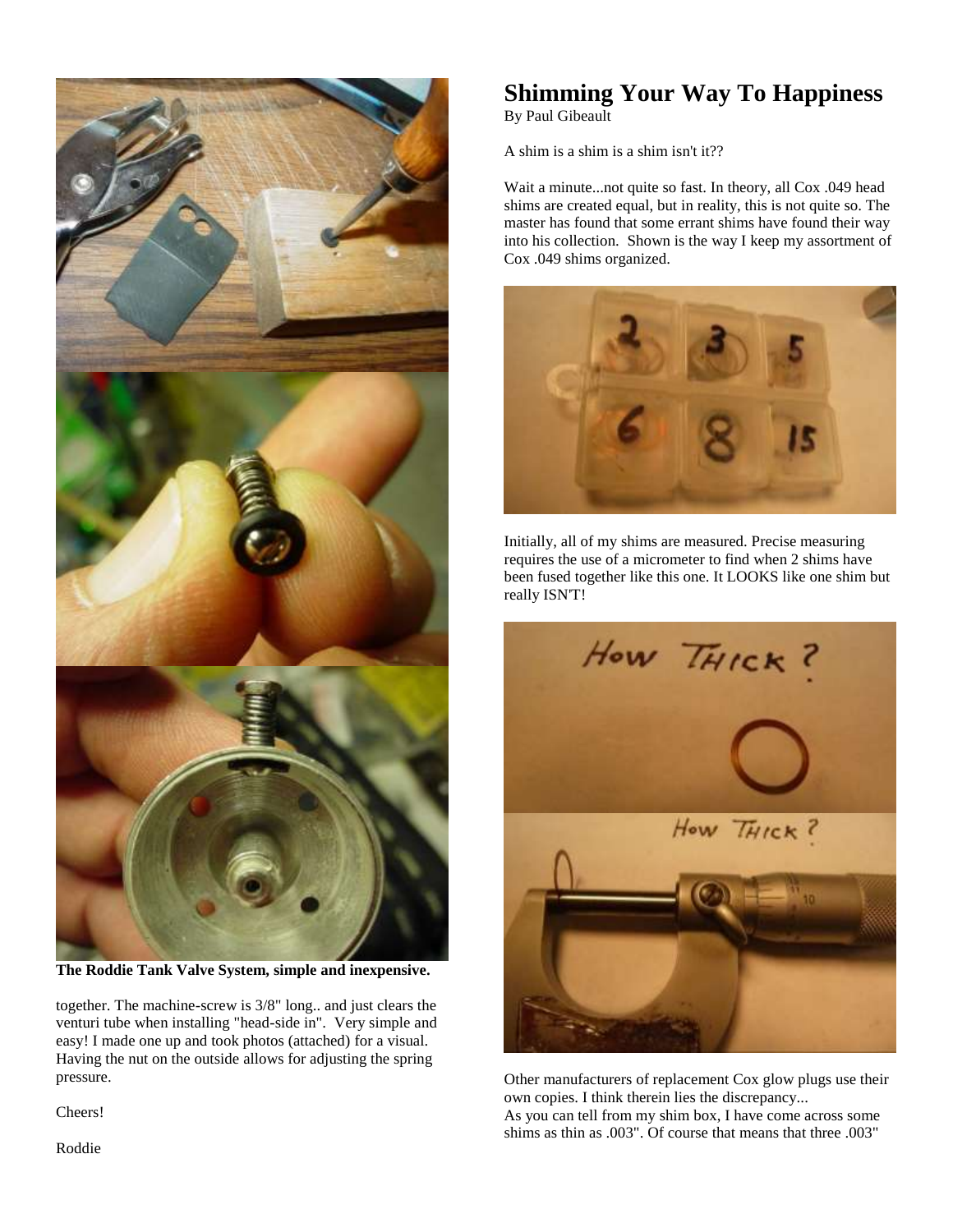shims (=.012") will certainly give you LESS head clearance than three regular Cox shims  $(=0.015")$ .

For the most part measurements of Cox shims fall between .005" (nominal) & .006". What may be the small difference here is that the .006" shims are really .005" material but curled up or rough around the edges from the stamping process during manufacture. The end all definitive measurement can be done with a blank plug installed with the centre post drilled out (or by using a Doug Galbreath head as shown, which allows for the same thing).

The depth gauge is set to zero with the glow plug sitting on a flat plate. Now with your shims installed with the head tightened down, a depth gauge measurement can be taken giving a finite head clearance number. You will note that this number (**head clearance** or **deck clearance** as it's sometimes called) will be a bit smaller than what you think it should be due to compressing of the shims.



So, for performance work it's most useful to know what head clearance you have inside a given engine.



Another item is how to remove & install head shims without damaging them. I use a Davis de-varnishing brush or a very thin sharp **surgical blade** with which to (CAREFULLY) pick the shims out with. Use care here as you don't want to scratch the cylinder bore. On occasion, the odd shim still gets damaged & will need to be replaced. Not a big deal as replacements are plentiful.

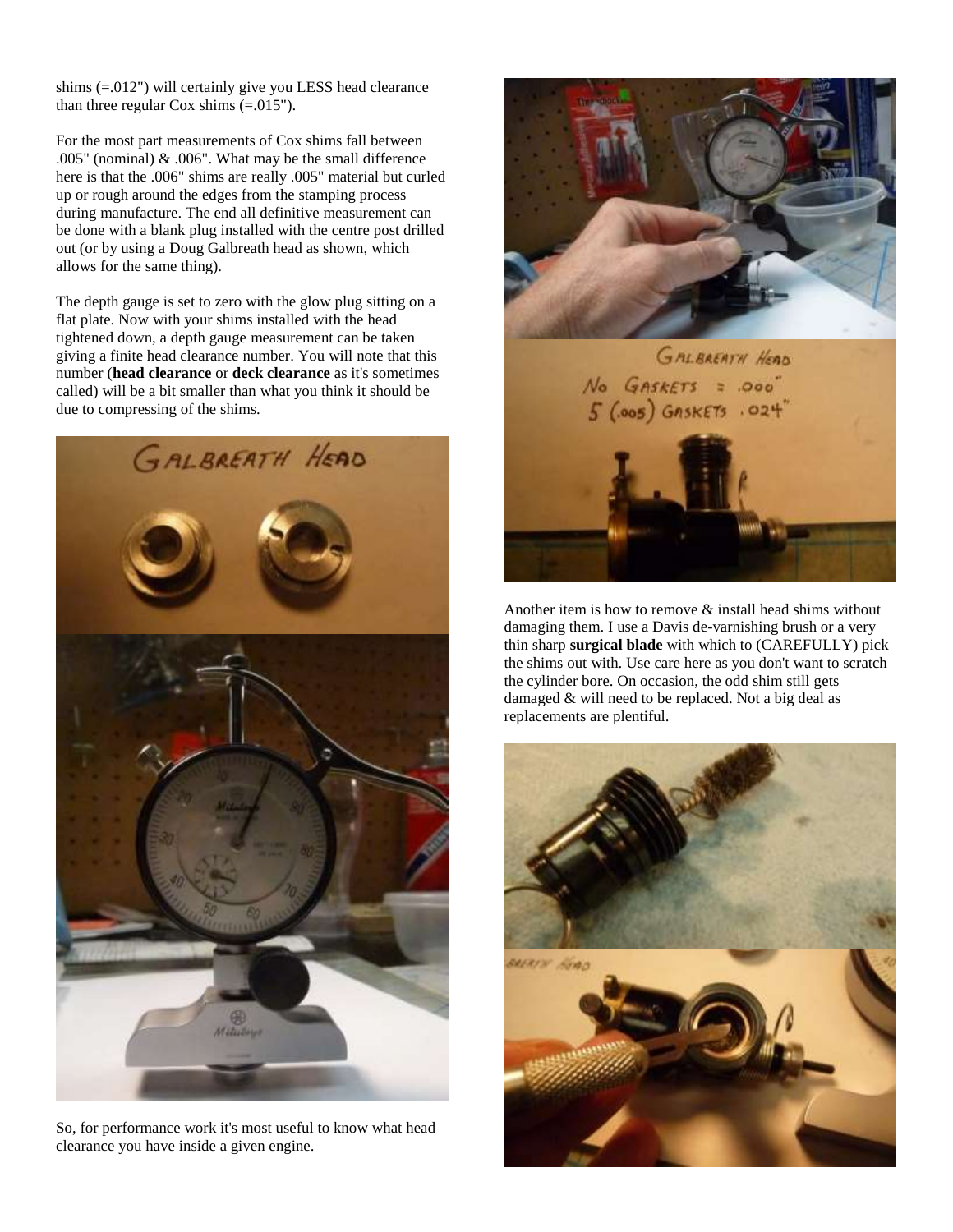On installation, even I still damage the odd shim (see photo). I have had many shims that have been 'crunched' on installation & have ended up needing to be replaced. I know when this happens as the glow plug **feels funny** just before it snugs down tight. If unsure, I unscrew the plug & take a closer look, (often with a magnifier).



Once your happy with your head shimming, it's a good idea to keep your engine with it's build-up notes in a clean container for handy reference for when you may wish to make later changes.



### **Cylinder Shimming**

I do get a few inquiries asking how to use cylinder shims. I have to assume you either have your own or want to order some direct from Darren Albert.

Due to random cutting from the automatic screw machine, not all Cox crankcases are machined exactly same. The difference can mean that your (factory spec.) Top Dead Center (TDC) may be off a bit. Strangely enough, a few thousandths of an inch difference can cause some serious RPM changes. The factory spec. (w/ a tight ball-socket joint) is measured when the piston top is flush with the cylinder land (cylinder top shelf). I find an easy way to check this is by drilling out the center of an old glow plug. When the old plug is screwed into the cylinder (w/ no head shims), it will come to rest right on the land. Now, with the piston on the c/shaft, screw the cylinder onto the c/case ass'y. Now gently rotate the c/shaft & see if the piston 'hits' at TDC. If it locks up, you will need shimming, if it doesn't hit at all, you'll want to gently sand down the top of the c/case using 400 wet/dry paper & oil. If the piston 'just' bumps the glowhead fixture but goes over, then the TDC is bang on.

The standard K/K shims come in .002/.003/.006" sizes. The 'shim holder' itself is .005" -.008" thick. So one has to play

around a bit to find out what's needed for a particular engine. The Davis Diesel shim measures thick at .015" (which most often eliminates any SPI (Sub Piston Induction) your engine has). When using these shims, it's most useful to have a micrometer that reads in the ten-thousanth of an inch (.0001"). Such an instrument can tell when a given shim has been compressed over time & is no longer what you thought it was.

Once the piston height is set right, then most often the spec SPI will be right on as well (between .008" - .012"). Set this way, your head clearance (or "deck height") will be exactly what the thickness of your head shim(s)are. i.e. If you have two standard .005" shims, then your head clearance is now set at .010" EXACTLY. For top performance, this is something you'll need to know. How important you ask? If you get it wrong your engine can lose 1,000 RPM or more. Get it 'spot on' & you can see 1,000 RPM gain or more.

BUT, for some reason cylinder shimming isn't necessarily the FINAL WORD on set up. The cylinder exhaust ports orientation is also a part of the performance equation. My best performing engines seem to run with the exhaust ports facing between 45 to 90 degrees from the front. A straight forward facing exhaust port seems not as good.

Also, moving the cylinder up too much can cause the "pinch fit" of the piston to be less, because the piston does not go up as high. Sometimes this matters.

SO, moving the cylinder up or down affects:

- 1. Compression ratio
- 2. Glow plug height (from top of piston)
- 2. Piston to cylinder fit (pinch)
- 3. Exhaust port orientation (external) relative to the slip stream
- 4. Boost port & exhaust port orientation (internal relative to the c/case)
- 5. Cylinder port timing (relative to the piston)
- 6. Amount of SPI

I am simply AMAZED how this one little item can affect so many different parameters! There is a ray of hope though. If you need to raise your cylinder .005", then it's best to LOWER the head by the same amount (1 shim) in order to at least keep the compression ratio  $\&$  plug height the same.

The bottom line is whatever you do, the result must be measured with a tach & noted on paper for reference. This is the MOST IMPORTANT TUNING TRICK I know of. On occasion, minor shimming doesn't seem to do very much so you need to know that as well. Some engines respond to shimming a lot while others, not so much. You can now tell from the above that there are numerous COMBINATIONS that can be arrived at by shimming. About the ONLY thing I'm sure of, is that you won't go wrong referencing your TDC at flush & it's a GREAT place to start off from. I can't say with authority that it's the ONLY way to set up an engine, but I've had good success personally.

FINAL NOTE: A standard Cox .049 can run OK with the spec. dimension being out of tolerance. It's mostly the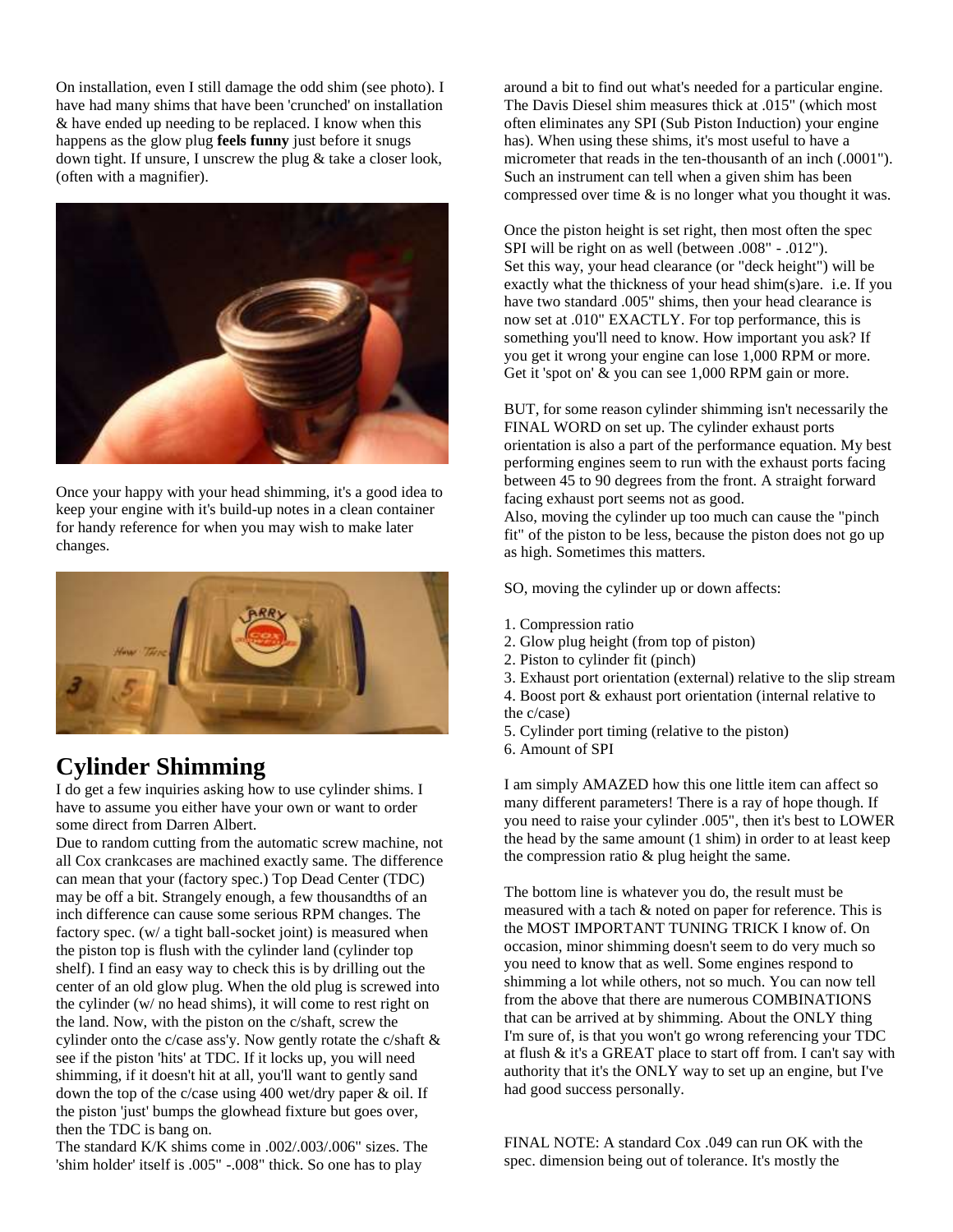discerning modeler or competition engine man that will want to pay attention to this. Also for the "tinkerer" looking for that last bit of high performance, he can spend a lot of time on the test bench pursuing the ultimate set-up' for his own particular engine. It's certainly tedious work, sometimes even boring... BUT, once in awhile a super combination shows up & makes it all worthwhile. Then the next task is to duplicate the powerhouse motor (by the numbers) & wonder why it doesn't run as fast...

AHhh Coxes, ya gotta lov 'em!

Cheers, Paul (a.k.a. Mr. Mouse)

### **Cranky Davis Diesel Crank**

Hello Paul:

I have put together a trio of Mouse motors. All slightly different configurations. I am converting the other two to the configuration which seems to run the best. Playing a bit with sub port induction by removing material from the bottom of the piston and then shimming the cylinder up.

I don't intend to run more than 40% nitro since I prefer reliability to all out power.

Incidentally, one of the motors I set up has a Davis crank.

- I had to grind relief into the diameter of the crank web to produce a counterweight.
- I then found that the front face of the crank web was rubbing the inside of the crankcase near the outer diameter.
- I machined relief on the front face of the counterweight and throw so that the front of the crank only contacted the case on the small trust surface adjacent to the crank.
- I then found the crank was too short, so that the crank would not turn with the thrust washer installed.
- I machined the front snout of the crankcase so that the end of the crank had .005" protrusion/.010" endplay with a Tee Dee thrust washer.

I assembled everything and sure enough, like you said, it ran like a piece of s\*\*t. Hard to start, impossible to needle. After checking everything over, I discovered that the center of the crankpin was .010" further back in the crankcase than the killer bee/other Bee cranks.

I can only conclude that the off centre thrust causes the lower rod bearing to bind on the crankpin. The additional side thrust on the piston probably doesn't help either. The answer would be to precision grind the front bearing face on the front of the crank web. I don't have the equipment for that type of operation. I give up – if my time was worth \$5.00 per hour, I have spent \$25 trying to make the Davis crank work. Bernie only charges \$10 for a killer Bee crank.

You told me so.

Please stop laughing.

*Regards, Kelley Crozier*

### **The Trouble With Tanks**

by Paul Gibeault

Cox engines fascinate me in that even today I have more questions than answers about them. For example concerning a Black Widow, when is a tank not a tank?? What I mean is they're all the same aren't they? One would think so by looking at them but I've found out very differently. Over the years while rebuilding (crash damaged or blown) engines, often the tank or tank back would need to be replaced. I was astonished to note that 1000's of RPM could come and go with different tanks and tank backs.

Due to my often unscientific methods of fixing mouse race motors, I'd tend to 'quarantine' certain parts that looked normal but were noticeably slower or down in RPM. Through trial bench running I would eventually find fast running replacement parts, but was never 100% sure why. Recently I was helping my racing buddy Les Akre tune his recently rebuilt motor for an upcoming race meet in California.

Some time ago Les acquired one of my mouse racers which has a particularly fast Cox engine on it. Fast to me is a flying lap time of 12 seconds for 5 laps using my Streaker design. In Les' hands this model has recently made the AMA Nats final twice while burning Sig Champion 35% nitro fuel. Today was different though. The rebuilt engine (using a new stock Black Widow .082" venturi tank bowl & a new .082" metal backplate with a screen) only flew a steady 13 seconds for 5 laps, with a range of 44 laps. Only is an oxy-moron, as that's still going pretty well. Since Les had other tank bowls & backplates in his tool kit, we decided to play & see if we couldn't improve the performance. This relatively 'high' lap range of 44 laps indicated that a

smaller than optimal venturi was in use.

The second attempt using a drilled out to .089" tank bowl & a K/K .089" backplate (with fine thread NVA) yielded  $\sim$ 12.3 sec/5 laps. Fast, but the run was **quite unsteady** with a lot of variance. The backplate with the fine thread K/K needle valve assy, was noted to have a rather non linear needle, & therefore hard to set precisely. That meant turning the needle in say a 1/4 turn or more, the engine ran richer than previously. This particular unit needed several flights to nail down a "good" setting, which I found most annoying. This often indicates that particular needle may be slightly bent or possibly something else. It's tough to get stable results with funny running (or leaking) needle valves...so this is why the sealing of this item is important for competition race work.

The last test we did was to revert back to the stock .082" metal backplate, but this time with the screen removed. WOW, with the screen removed, lap times dropped to a steady 12.0- 12.3 sec with 36 laps range.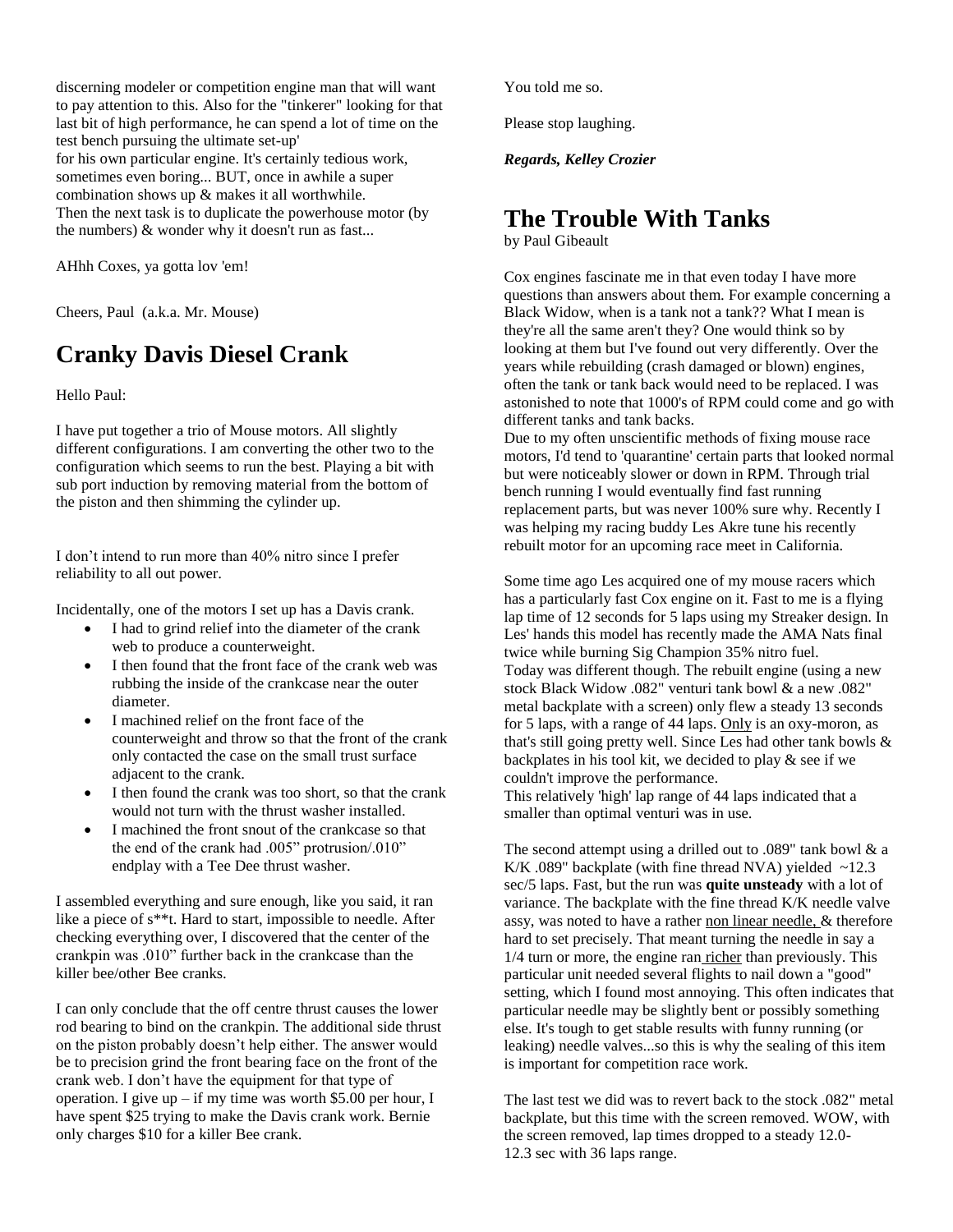The final combination settled on was a tank venturi hole of **.089"** & a tank back hole dia. of .**082" with no mesh screen.** This resulted in a pretty steady running model flying at 12 seconds flat, with a range of 36 laps with a maximum variance throughout the run of .3 sec. Variance meaning the fastest clocking was 12.0/5laps & the slowest was 12.3/5 laps.

SO! Now we've found out that the mesh screen effectively makes the engine "see" a smaller venturi than what the actual venturi hole would indicate. It also gives more range (run time) but less speed. It is astonishing to see how differences of just a few thousandths can be seen on the stopwatch. It is useful of course to have a **STEADY** pilot so that the stopwatch readings are not effected by whipping or flying style. For those of you fixated with RPM, I estimate that the difference between the starting  $\&$  ending runs was perhaps 800 - 1,000 RPM. For a speed engine, RPM is useful, for a race engine lap time & steadiness are more important.



**Photo is Paul Gibeault launching for Mariana Isidro in the Junior 1/2A Protospeed event. Santerem, Portugal Oct. 2012.**

### **What's Up With Reeds...?**

by Paul Gibeault

In the never-ending quest for reliability & performance, questions are often asked about reeds.

The earliest (copper beryllium) reeds actually work quite well. The only fault is that they are RPM limited to  $\sim$ 17,000 or so. Given that most reed valve motors (at the time) were not expected to go any faster, they were quite fine for the purpose & often gave a correspondingly longer engine run due to the lower RPM level. Other than that, the only other issue is that they could corrode if raw fuel was left on them for a long time. They also needed care during installation as any crease put into them would often make them run worse if at all. Some 'tuners' attempted to specifically crease the reed and/or use one & a half reeds (& other such combinations) to get past the 'reed-float condition which as stated occurred ~17,000 RPM. Results varied from somewhat better to much worse...

Later on, Cox developed the clear mylar reed in two shapes (cross & rectangular). I've used both interchangeably & can't find any noticeable difference. The cross shaped reeds were intended for the G-Clip installation,(Golden Bee) whereas the rectangular reeds were found in the later 'nylon cap holder'(Venom)type of installation.

At present there is no faster reed than the mylar type. (Good for 24,400 on my bench test circa 1995). The stainless steel reed is often no slower & possibly more damage tolerant than the plastic mylar reed. I have noticed that the steel reed does tend to wear off the color anodizing on the reed seat. Although I prefer not to see this condition, I cannot really say if it's anything to really worry about. Probably not. Some time ago I did receive some experimental (thin) steel reeds from Larry Renger to try out. There is a theoretical advantage to using a thinner material but my initial testing did not show a noticeable difference.

I had heard that a reed cut from 'floppy disc' material gave an increase, but it didn't show anything when I tried it. I also tried the DDD teflon reed  $\&$  again it was no better  $\&$  in some cases worse at least for glow fuel use. I've heard about one or two other reed types available, but have not tried them & so can't comment on their performance.

One VERY INTERESTING case came up when a customer returned his mouse engine (tuned by me) for examination. It had been a very nice running 19,500+ RPM engine when delivered (using a steel reed). When run again, it ran a very smooth but slow 18,500. HMmm! Where did that 1,000 rpm go I wondered? Well, after messing around with several different pistons I was only able to gain another +500 RPM. Bringing it up to 19,000 RPM, but still short of the original target RPM.

Then for some reason, I swapped the existing steel reed with a new mylar reed. Boom, 20,000 RPM steady! AHA, I found the problem. Previous testing showed no difference in RPM like this, so why the change I wondered? Under 10X magnification, I was able to determine that the steel reed had a tiny dent in it. Probably from ingesting a bit of sand or something... So my trouble shooting did the wrong thing for the right reason. I've now learned that slightly damaged reeds can cause quite a performance drop, although the 'steadiness' of the run is not affected.

In conclusion, this is why I've said that fast running reed engines need to be kept pristinely clean at all times. However, on the dirty/sandy flying field, this is not always possible. So I've now added to my "Trouble Shooting" check list of things that can go wrong, to swap reeds if all else looks OK. Who would have thought??

Reedies, you gotta love 'em!

Paul Gibeault (a.k.a. Mr. Mouse)

P.S. I have to thank fellow mouse racer Bob Christ from Arizona for bringing this to my attention.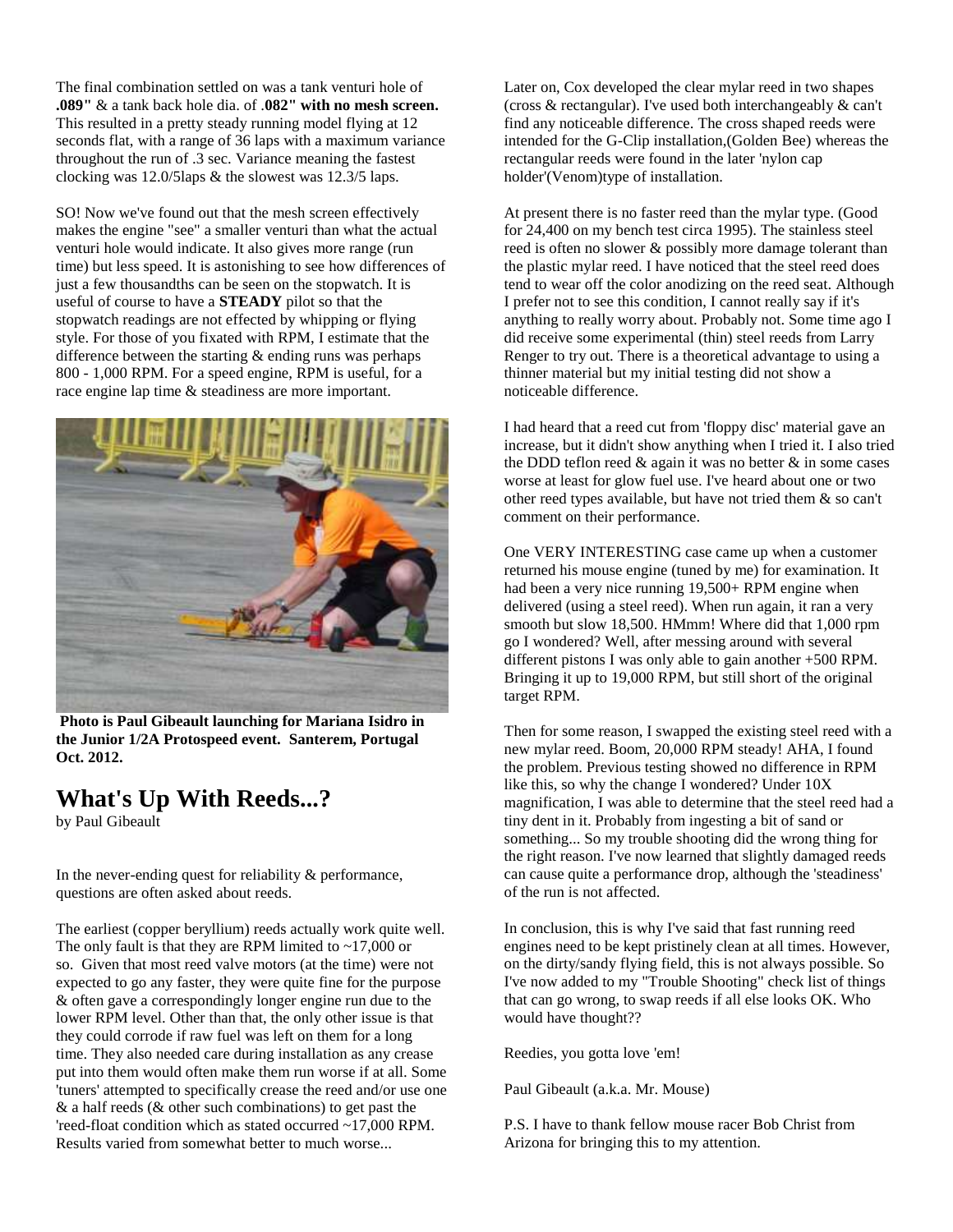### **Hi Guys! Just some more info I thought I'd pass on...Enjoy!**

Here's an answer to the question: "I can't believe I paid \$140 for a reed valve .049, how fast do they go?"

**Yeah, \$140 is unreal for a Cox! Of course...\$20 was for Fedex delivery & if you ever go to Fedex, you'll KNOW that you just got a 75% DISCOUNT as the normal price is ~\$80!! ( Ask Phil Valente in Penn. he paid \$95 to Fedex ship me his engines/parts initially PLUS paid a \$15 customs charge!!)**

**So that leaves \$120 for the actual engine....still outrageous, right? Subtract the Galbreath head ~\$20... NONE of the 'bought engines' come with a TD piston/cyl ass'y. Oh, those can be bought too on Ebay for ~ \$30-\$40 each delivered. And those Ebay ones may OR MAY NOT be fast. If not fast enough, I gotta go into my own (dwindling) supply & come up with TD cylinders & pistons, that are fast. So that leaves ~\$60-\$65 for the actual engine.**

**Now knowing that I NEED at least 2 engines to build a "good fast one", well then that's ~\$30/ engine. Hey, I can't even get a decent engine off Ebay for that price! (Gotta including shipping, paypal fees, customs & taxes...)**

**OK, so now I've got the engines & parts. They all need to be dissasembled & cleaned. (That means I gotta buy scotchbrite & solvents, right?)**

**Alright, now comes the nitty-gritty. Firstly, all the pistons need a ball-socket re-set. (don't forget, \$15 for the tool). Then the pistons are mixed & matched with (deburred) cylinders until they "feel right". De-burring cylinders can** *take awhile* **trying to figure out exactly where the burr is causing friction, & then dremel grinding it away w/o screwing up the whole cylinder. Some never feel right and are outright rejected & put in the junk drawer...( that's OK, I'll swallow that cost, too) I use a bright light & magnification when looking at pistons & cylinders...**

**Then I polish the crank (if it's at all corroded) & sometimes the crankpin if necessary, again to remove trace corrosion which causes binding. The bottom end is then assembled & "spun tested" to ensure a good fit. Many don't spin free & then the mix & matching business starts ALL OVER AGAIN! After an hour I can usally come up with a 'good' bottom end...**

**(BTW, I bought 20 davis cranks at \$20 a pop only to find out that they run slow, give very hard starting & are hard to needle. Looks like I'm stuck with \$400 of losers....) P.S. All the glowing "write-ups" are** *WRONG!! but of course NOBODY told me that...!*

**Now to the tank. Other than being dirty, most are OK. Any used backplates are suspect for cracking. As you know, I bend my own hard pick up tubes & file them accordingly so they "just fit" into position & don't move around.**

**The odd 'bent needle valve tip' gets replaced here as well (\$5). Now, with a few bucks for all new gaskets & seals, it all carefully goes together.**

**I oil it up & check for a healthy snap going over compression. So far so good. Now off to the garage for test running.**

**Initial runs are made with the standard RELIABLE (\$13.00) Cox high comp head & Sig fuel that costs \$18.50 a litre over here... ( but don't worry, I won't charge you extra for that). If the first run goes well then I'll switch over to the Nelson/Galbreath head combo. Most often that gives between 100-800 more rpm. That's good! Sometimes that head combo causes a** *loss* **of several hundred rpm's & I have to shake my head & try to figure out why. Figuring our why involves (yet) another disassembly & most often a piston change. Then a re-assembly & re-test all over again. Serious performance problems mean even a third disassemby & even further checking... Some new backplates I've found, the NV either won't close enough OR won't draw fuel. That means yet another disassembly & part swap.**

**Do you happen to see a pattern here?** 

**A pattern that as long as my precious time is** *FREE* **then basicly, I'm giving away the very best tested & matched engine parts & keeping all of the slow junk. (If you want slow junk, I've got lots of spares that can be used for that!!)**

*BUT, that's NOT what I advertized, was it??*

**My thought is that a 3:00 minute heat & a 6:00 final puts you in the "winners circle" (top 3) in 9 out of 10 mouse races that I read about...** 

**OK then, so your question " how fast does it go?". My performance minimum is 19,000 RPM here in Leduc weather. West coast weather is faster. Some engines according to my notes hit 20,000 RPM, which is about 800-1000 better than the standard. Sometimes that happens...**

**With a Streaker, APC prop, Sig 35% fuel, good starts & pits, such an engine is capable of a heat in the 2:30's & a final a bit over 5 minutes. Now THAT'S '***smokin'***! So there is where your money went.**

**A terrible investment & mother would never approve...** *"...and now you know the rest of the story, I'm Paul Harvey...good day!"*

**p.s AND, don't forget, let that ball socket get too loose & your investment will die...**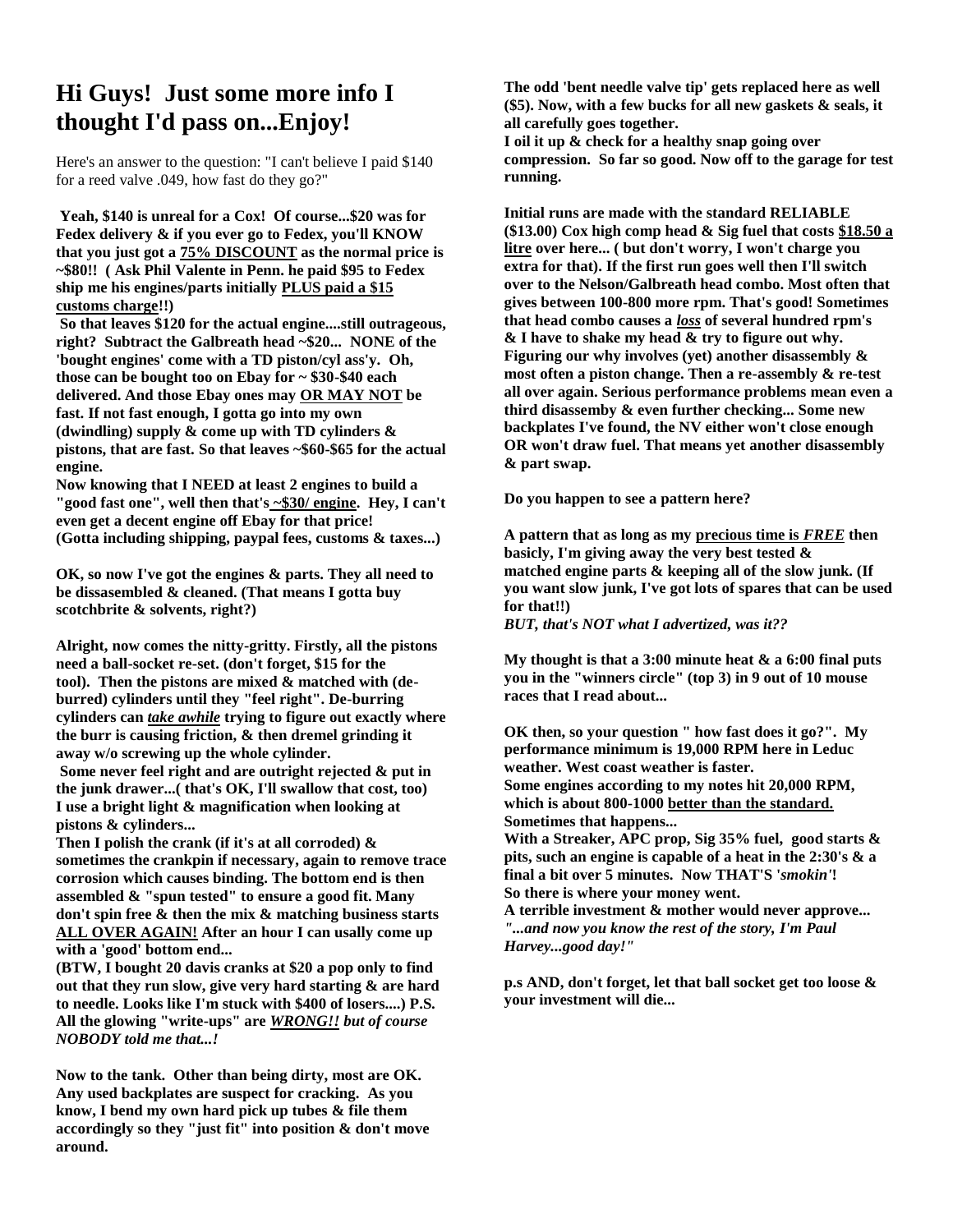### **CONTEST CALENDAR**

### **NOTE! Confirm all contest details with Contest Director!**

### **NCLRA cannot be held responsible for errors or**

**omissions!** This calendar is compiled from data collected at the NCLRA website nclra.org. and other published sources. Members can log in to NCLRA.org and submit contest details.

### **NORTHEAST DISTRICT**

**South Jersey Aero Modelers 2016 Racing Schedule Contest site: Mountain View Park, Middlesex, NJ CD: Phil Valente.**

### **NORTH CENTRAL DISTRICT**

None

### **NORTHWEST DISTRICT None**

### **MIDWEST DISTRICT**

**None**

### **SOUTHEAST DISTRICT** None

### **SOUTH CENTRAL DISTRICT**

### **SOUTHWEST DISTRICT**

**Whittier Narrows Racing & Speed Calendar For 2016 Speed events include:** Electric, 301-310 & 606-607, Perky, NASS Sport Jet, C-Speed.

**Racing events include:** S.C.A.R. Goodyear, NCLRA Clown (60 foot lines), Mouse Race, NCLRA Quickie Rat, and Super Slow Rat/Fox Race Speed flown both days.

Racing flown Sunday only except for the Virgil Wilbur Memorial.

### **December 3-4** Toys For Tots.

Whittier Narrows Park now charges \$6.00 per weekend day entry fee! You can buy an annual pass from the bureaucrats at the Park Headquarters (weekdays only) for \$25.00 if you are a member of one of the local clubs. All events are AMA sanctioned. Membership is available on site. All pitmen must wear protective headgear while racing or during practice. Before you set out on a cross-country trek, verify the event date and location have not changed.

Speed contacts: Howard Doering (714) 638-4937 Cell (714) 394-5304

Joe Brownlee (714) 895-1857 Cell (714) 393-1940 Jon DeFries (951) 315-3929 Racing contacts: Ron Duly (818) 843-174 Don Burke (714) 329-1457

### **NATIONAL RECORDS**

SLOW RAT (.25 engine)

Op (70 laps) 3:01.52 Jim Gall/ Les Akre 7/04/11 (140 laps) 6:17.59 Russ Green/ Bill Lee 7/07/09 (no Jr or Sr record)

| $\frac{1}{2}$ A MOUSE 1<br>Jr (50 Laps) 2:37.57<br><b>Scott Matson</b><br>(100 Laps) 5:17.68 Scott Matson<br>Sr (50 Laps) 2:44.68<br>Dave Rolley Jr<br>(100 Laps) 5:20.11<br>D.J. Parr<br>Op (50 Laps) 2:12.3<br>Jim Holland<br>$(100$ Laps) $4:22$<br>Ryan & Gibeault<br>$\frac{1}{2}$ A MOUSE 2 | 7/15/99<br>7/17/99<br>7/15/99<br>7/16/98<br>7/16/04<br>7/15/99 |
|---------------------------------------------------------------------------------------------------------------------------------------------------------------------------------------------------------------------------------------------------------------------------------------------------|----------------------------------------------------------------|
| Op (70 Laps) 3:01.24 MacCarthy/Kerr<br>(140 Laps) 6:18.13 Whitney/Hallas                                                                                                                                                                                                                          | 7/11/03<br>7/10/09                                             |
| <b>SCALE RACING</b><br>Jr $(70 \text{ Laps})$<br>2:50.65 Bob Fogg III<br>$(140$ Laps)<br>6:08.55 Bob Fogg III<br>$Sr$ (70 Laps)<br>3:15.12 Doug Short<br>5:40.05 Bob Fogg III<br>$(140 \text{ Laps})$<br>Op (70 Laps)<br>2:39.38 Willoughby/Oge<br>$(140$ Laps)<br>5:33.04 Bob Fogg Sr            | 7/16/91<br>6/23/92<br>7/11/00<br>7/11/95<br>7/15/97<br>7/16/91 |
| <b>F2C TEAM RACING</b><br>Op (100 Laps) 3:42 Fisher/Wilk<br>(200 Laps) 6:43.32 Fisher/Wilk                                                                                                                                                                                                        | 7/13/15<br>7/16/12                                             |
| F2CN (NCLRA RULES)<br>100 Laps 4:14.84 Bill Lee/ Russ Green<br>200 Laps 8:37:10 Wallick/Brozo                                                                                                                                                                                                     | 7/07/11<br>7/15/13                                             |
| NCLRA 'B" TEAM RACING<br>Op (35 Laps) 1:24.34<br>Burke/Duly<br>(70 Laps) 3:05.73<br>Green/Lee<br>(35+70 Laps) 4:33.91 Green/Lee<br>(140 Laps) 6:08.80<br>Green/Lee                                                                                                                                | 7/12/05<br>7/10/09<br>7/10/09<br>7/10/09                       |
| RAT RACING (.15 RULE)<br>Op (70 Laps) 2:44.6 Jim Holland<br>(140 Laps) 5:33.1 Jim Holland<br>Jr-Sr No record established                                                                                                                                                                          | 7/15/04<br>7/15/04                                             |
| <b>NCLRA FOX RACE</b><br>Jr (100 Laps) 5:57.11 Scott Matson<br>(100 Laps) 5:28.09 Scott Matson<br>Sr<br>Op (100 Laps) 5:32.55 Tim Stone/Bob Oge 7/10/05                                                                                                                                           | 7/11/99<br>7/16/02                                             |
| <b>NCLRA CLOWN RACE</b><br>Op $(7\frac{1}{2}$ Min.) 150 Laps<br>Bischoff/Lee<br>Op (15 Min.) 284 Laps<br>Bischoff/Lee                                                                                                                                                                             | 7/15/15<br>7/15/15                                             |
| NCLRA TEXAS QUICKIE RAT<br>Op (70 Laps) 2:58:72 Bill Lee/Bill Bischoff 7/18/13<br>(140 Laps) 6:07.01 John McCollum/Bill Lee 7/14/05                                                                                                                                                               |                                                                |

NCLRA SUPER SLOW RAT

(100 Laps) 5:14.30 Bill Lee/Russ Green 7/05/09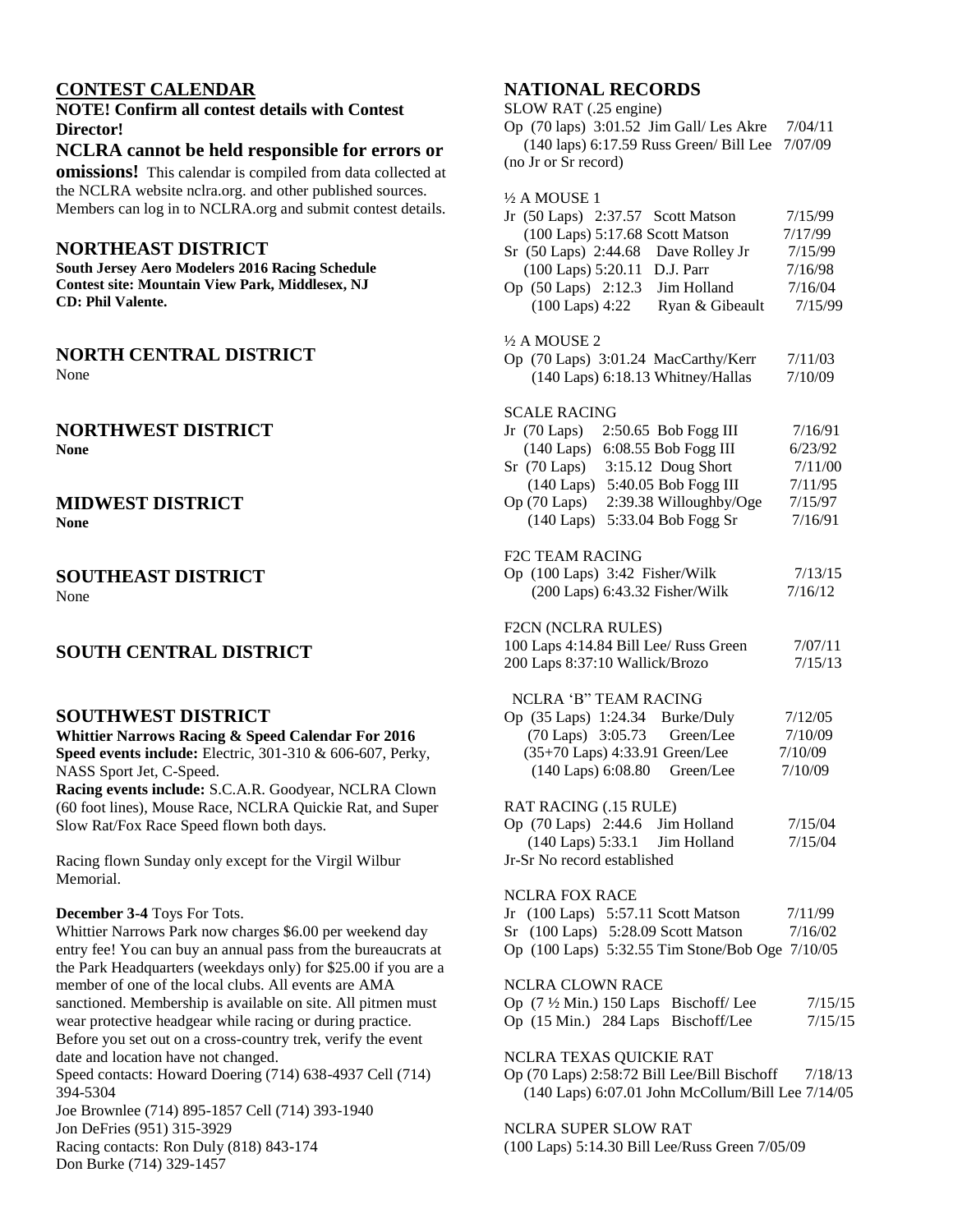### **SUPPLIERS**

### **BRODAK MANUFACTURING**

Everything c/l! 100 Park Ave, Carmichaels PA,15320 724-966-2726 email [flyin@brodak.com](mailto:flyin@brodak.com)

### **CS ENGINES AMERICA**

113 North Chase Ave., Bartlett, IL 60103 G/Z .049/.061 Engines; sales, service & parts. (Bill Hughes) e-mail williamhughes4@comcast.net 630-736-6036

### **DARP**

969 Cedar Street Allouez, MI 49805 DARP Speed Pans for classes including A, B, D, and 21 Sport. (Barry Tippett) e-mail: [Barry@Petrockfarm.com](mailto:Barry@Petrockfarm.com) 906-337-4533 [www.Petrockfarm.com](http://www.petrockfarm.com/)

### **JIM DUNKIN**

Engine reference books 816-229-9671 [dunkin@discovernet.com](mailto:dunkin@discovernet.com)

### **ELIMINATOR PROPS**

Steve Wilk 3257 Welcome Ave. N. Crystal, MN 55422 763-531-0604 e-mail swilk@cpinternet.com Online store<http://eliminatorprops.com/store/>

### **STEVE EICHENBERGER**

Custom Fiberglas Performance Props: Moulded tops. Steve Eichenberger 480-730-0016

### **GILLOTT RACING PRODUCTS**

Custom engine reworking, hard chroming Tim Gillott 1063 Harding St. Salinas, CA,93906 Phone 831-449-2052

### **GOODYEAR PLANS- DOUG MEYER**

Douglas Mayer 5010 W. 123rd Place Hawthorne, CA 90250 310-676-4240 Home 310-463-0525 cell [mayer@kmd-arch.com](mailto:mayer@kmd-arch.com)

### **JUST ENGINES LTD**

Newby Cross Farm,Newby Cross Carlisle, CUMBRIA CA5 6JP England Popular engines plus spares and Pipes.Irvine, Moki, Mvvs [\(http://www.justengines.unseen.org\)](http://www.justengines.unseen.org/)

### **JON FLETCHER**

Custom replacement engine parts, needle valves. 33 Lagari Close, Wingham, NSW 2429 Australia Tel. 61 2 6553 4548

### **LEE MACHINE SHOP**

827 SE 43rd Street Topeka, Kansas 66609 785-266-7714 - [Sales@LeeMachineShop.com](mailto:Sales@LeeMachineShop.com) [www.LeeMachineShop.com](http://www.leemachineshop.com/)

### **RITCH'S BREW**

Fuel ready mixed top quality finest ingredients. 4104 Lark Lane, Houston, TX 77025 713-661-5458

### **MBS MODEL SUPPLY**

Solid Wire Sets and other C/L needs Contact Melvin Schuette, PO Box 282 Auburn KS 66402 1-785-256-2583. mbsmodelsupply.com

### **MEJZLIK MODELLBAU**

Borova 14, 64400 BRNO,Czech Republic Distributors of PROFI line of Russian FAI speed gear. PROFI Engines, Pipes, Pans, Props, Tanks, Handles and FAI Speed Models in kit form or ready built. (Tomas Mejzlik) Phone: 420-5-432-18888 Fax: 420- 5-432-18880 e-mail mejzlik@brno.comp.cz

### **NELSON COMPETITION ENGINES**

121 Pebble Creek Lane, Zelienople, PA 16063 Manufacturer of NELSON Racing Engines and parts, FAI Pans for F2A & FIC Custom Button Heads, Nelson Glow Plugs, many other specialty engine items. (Henry Nelson) Phone: (724) 538- 5282 e-mail: nelcomp@fyi.net

### **MARC WARWASHANA**

Rubber fastfills, vintage Dons' racing wheels. 11577 North Shore Dr. Whitmore Lake, MI 48189-9124 Phone: 734-449-7355 E-Mail: whellieman@gmail.com

### **OLD MAGAZINE PLANS & MORE ON CD**

Tom Wilk, 301 W. Redwing St.,Duluth, MN 55803 Phone: 218-724-0928(hm) E-Mail: tawilk36@cpinternet.com

### **ZALP ENGINES**

Zalp F2C&F2D engines- Bob Whitney 456 Garvey rd sw, Palm Bay FL 32908 [f2cracer@aol.com](mailto:f2cracer@aol.com)

### **BISCHOFF'S SPORTSMAN GOODYEAR RACING PARTS**

| ASP S15A engine                                                         | \$65.00 |
|-------------------------------------------------------------------------|---------|
| (also have one Magnum - your choice) New in Box. Includes stock         |         |
| muffler and carburetor. Requires venturi and needle                     |         |
| valve assembly. (Add \$20.00)                                           |         |
| <b>ASP/Magnum 15 VENTURI</b>                                            | \$10.00 |
| 1/4" ID, 4mm spraybar, fits 10mm hole                                   |         |
| <b>RSM</b> Supertigre style needle assembly                             | \$10.00 |
| <b>Aluminum landing gear struts</b>                                     | \$12.00 |
| .090" 2024-T3, drilled & tapped, with screws                            |         |
| Edges pre-rounded.                                                      |         |
| wheels and axles                                                        | \$6.00  |
| 1 1/4" Williams Bros. wheels, 1/4" axles                                |         |
| $1/4$ " axles w/o wheels                                                | \$2.00  |
| with hardware-requires 1/4" hole in wheels                              |         |
| 1 oz fuel tank                                                          | \$20.00 |
| per Margaret June plans                                                 |         |
| <b>Bellcrank button kit</b>                                             | \$2.00  |
| includes hex buttons, eyelets, screws                                   |         |
| <b>Fuel shutoff trigger wire</b>                                        | \$1.00  |
| per Margaret June article                                               |         |
| <b>Fuel bottle fill fitting</b>                                         | \$1.00  |
| Shipping \$5.00 per order including engines / \$5.00 per order          |         |
| including fuel tanks/ \$3.00 per order without fuel tanks or engines. I |         |
| accept paypal or personal checks.                                       |         |

Paypal: billbisch@hotmail.com/ mail checks to William Bischoff, 1809 Melody Ln, Garland TX 75042. For questions, call (972)840- 2135 or email billbisch@hotmail.com